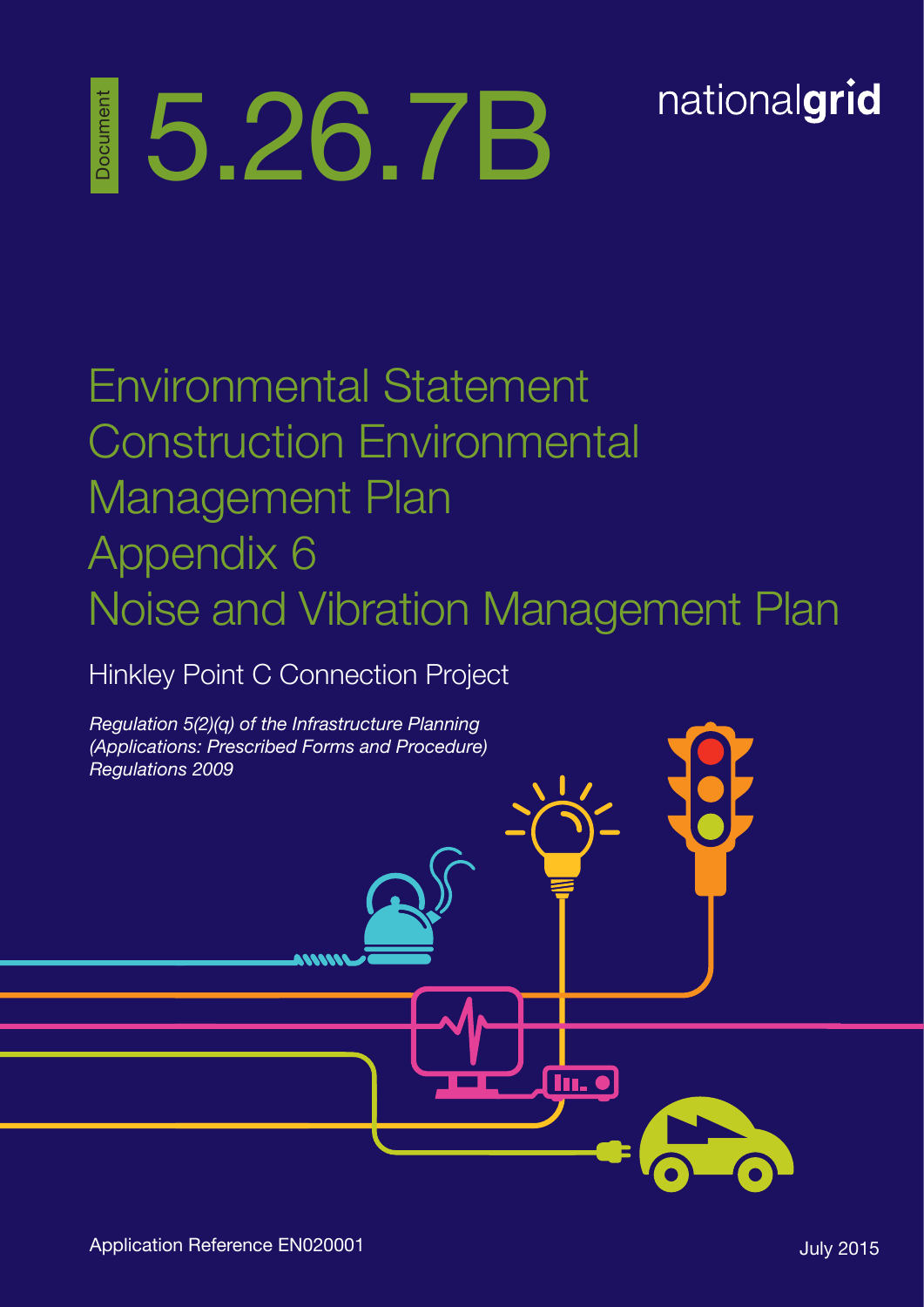## nationalgrid

**Hinkley Point C Connection Project**

**JULY 2015**

### **VOLUME 5.26.7B, CONSTRUCTION ENVIRONMENTAL MANAGEMENT PLAN APPENDIX 6 – NOISE AND VIBRATION MANAGEMENT PLAN**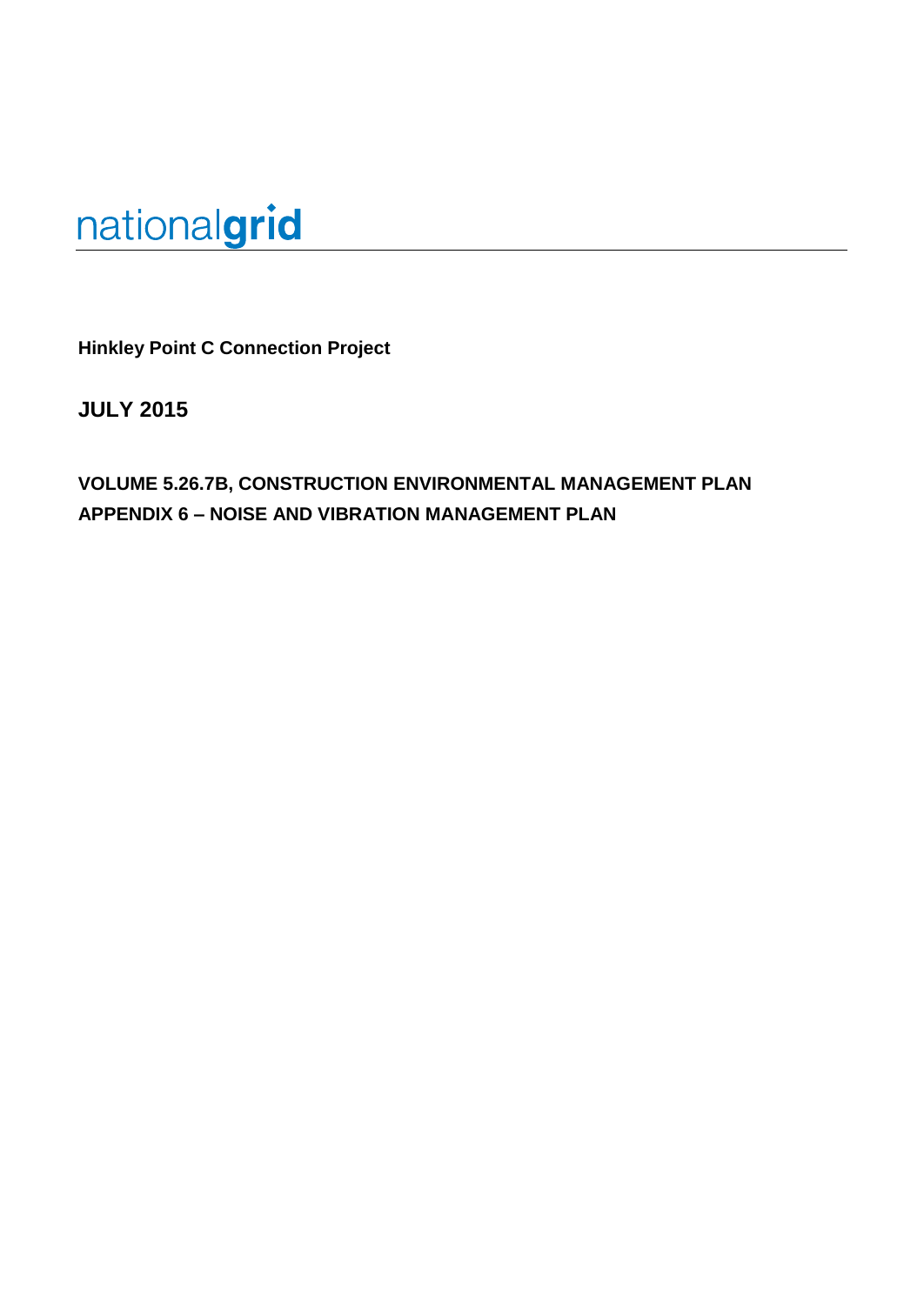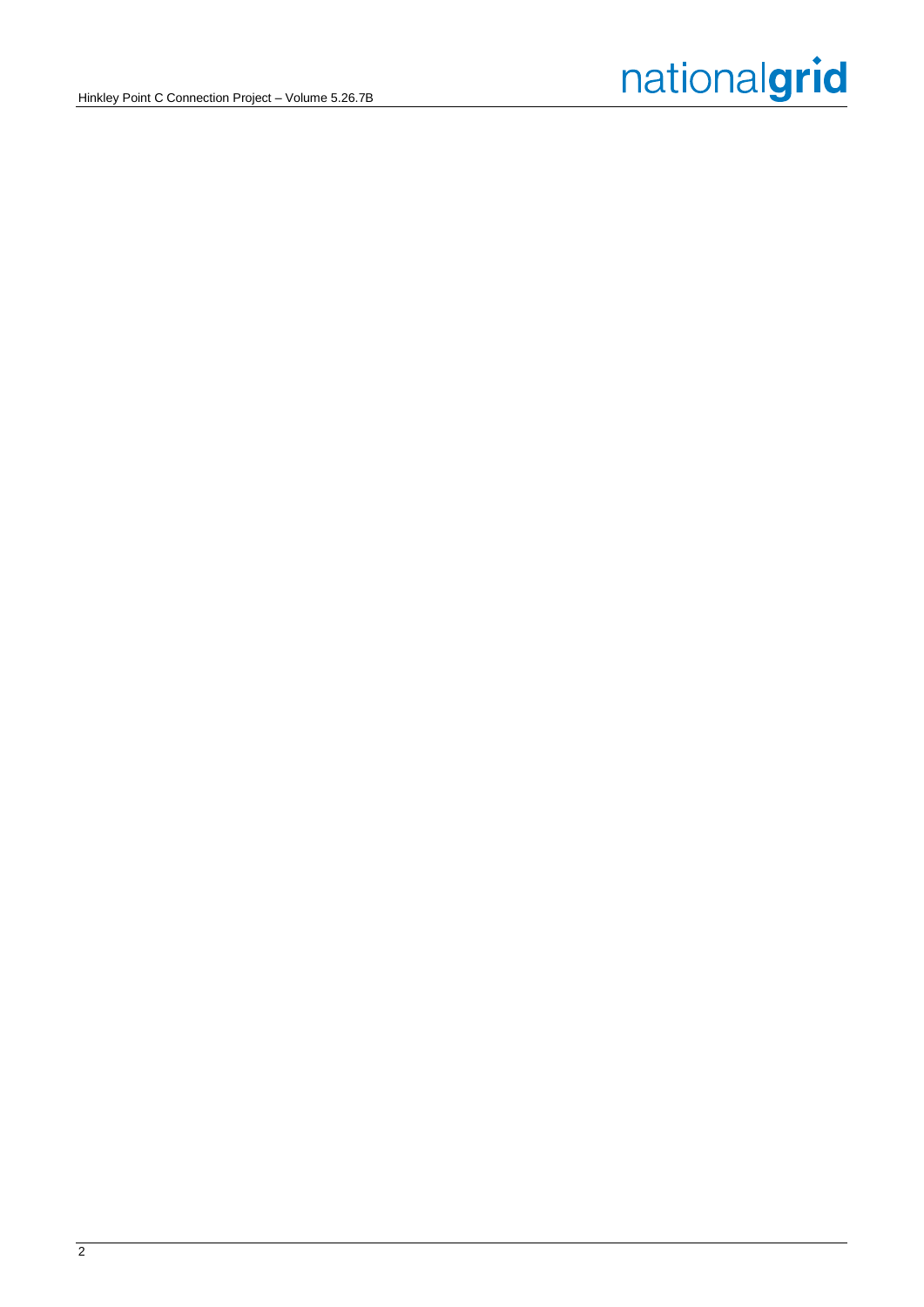| <b>Document Control</b>    |                |                                        |                                              |                                        |  |
|----------------------------|----------------|----------------------------------------|----------------------------------------------|----------------------------------------|--|
| <b>Document Properties</b> |                |                                        |                                              |                                        |  |
| Organisation               |                |                                        | <b>National Grid</b>                         |                                        |  |
| <b>Author</b>              |                |                                        | <b>Ric Cope, Bureau Veritas</b>              |                                        |  |
| <b>Approved By</b>         |                |                                        | <b>Sue Fitton, National Grid</b>             |                                        |  |
| <b>Title</b>               |                |                                        | <b>Construction Environmental Management</b> |                                        |  |
|                            |                | Plan, Appendix 6 - Noise and Vibration |                                              |                                        |  |
|                            |                |                                        | <b>Management Plan</b>                       |                                        |  |
| <b>Document Reference</b>  |                |                                        | <b>Volume 5.26.7B</b>                        |                                        |  |
|                            |                |                                        |                                              |                                        |  |
| <b>Date</b>                | <b>Version</b> | <b>Status</b>                          |                                              | <b>Description/Changes</b>             |  |
| 19/01/15                   | A              | Superseded                             |                                              | New document for submission to PINS    |  |
| 08/05/15                   | B              | Superseded                             |                                              | Updated version for submission to      |  |
|                            |                |                                        |                                              | consultees                             |  |
| 01/06/15                   | C              | Superseded                             |                                              | Updated version for submission to PINS |  |
| 13/07/15                   | D              | Live                                   |                                              | Updated version for submission to PINS |  |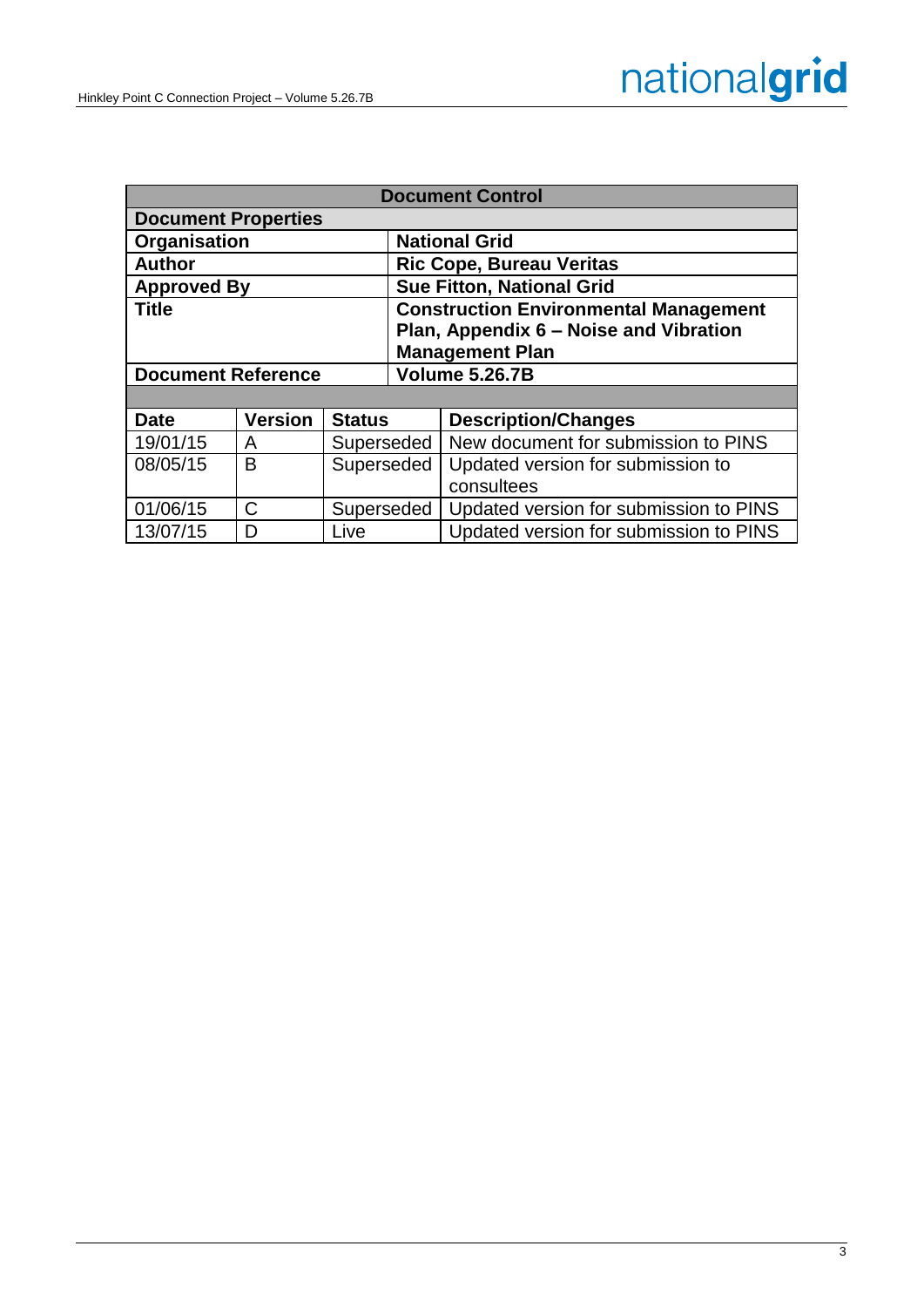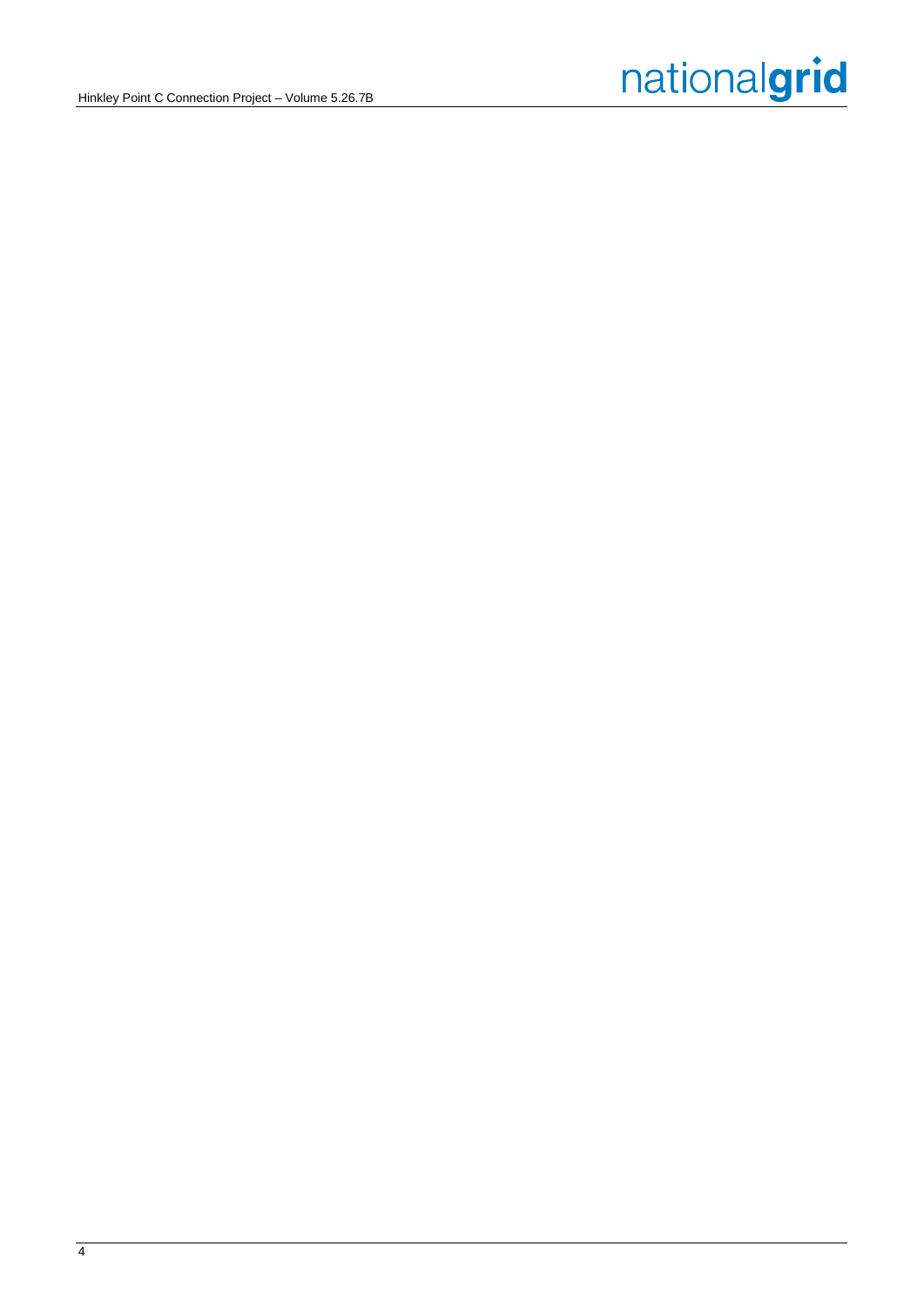#### **Table of Contents**

| <b>FX</b>      |    |
|----------------|----|
| EX1.1          |    |
| EX1.2          |    |
|                |    |
| 1              |    |
| 1 <sub>1</sub> |    |
| $\mathbf{2}$   |    |
| 3              |    |
| 3.1            |    |
| 3.2            |    |
| 3.3            |    |
| 3.4            |    |
| 3.5            |    |
| 3.6            |    |
| 4              |    |
| 4.2            |    |
| 4.3            |    |
| 4.4            |    |
| 5              |    |
| 6              |    |
| 7              |    |
| 8              |    |
| 9              | 27 |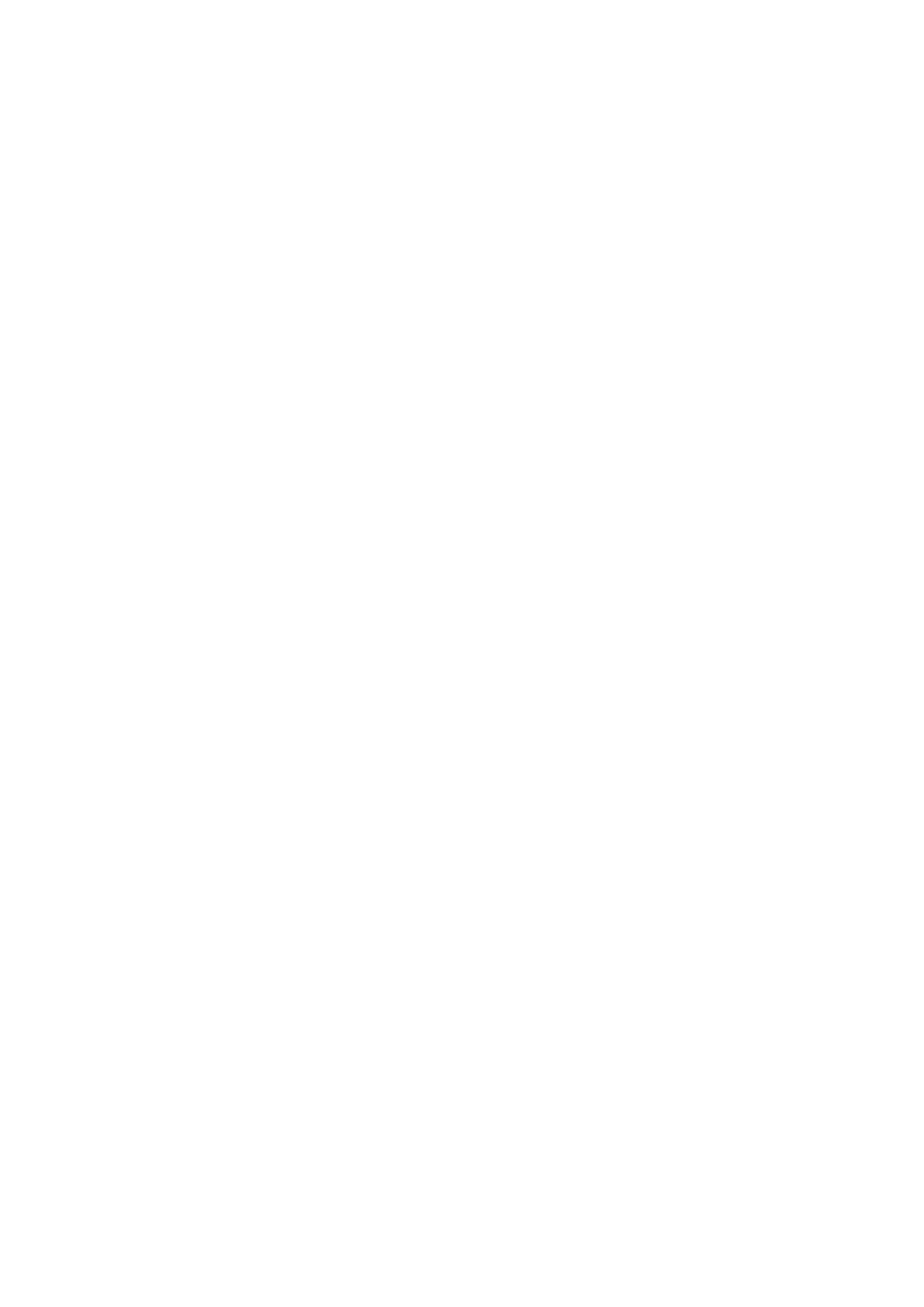#### <span id="page-7-0"></span>**EX EXECUTIVE SUMMARY**

#### <span id="page-7-1"></span>**EX1.1 Noise and Vibration Management Plan**

- EX1.1.1 This Noise and Vibration Management Plan (NVMP) forms an appendix (**Volume 5.26.7B**) to the Construction Environmental Management Plan (CEMP) and as such forms part of the delivery of National Grid's commitment to best practice.
- EX1.1.2 This NVMP has been prepared by National Grid and Western Power Distribution (WPD) and was certified by the Secretary of State in accordance with Article 45 (Certification of plans etc.) of the Development Consent Order (DCO). The NVMP will be implemented by National Grid, Western Power Distribution (WPD) and their appointed contractors in accordance with **Schedule 3, Requirement 5** of the DCO.

#### <span id="page-7-2"></span>**EX1.2 Purpose and Content of the NVMP**

- EX1.2.1 The purpose of this NVMP is to set out the principles and procedures for the management of noise and vibration during the construction of the Proposed Development. This includes:
	- working hours, and the procedures for applying for out of hours working under a CoPA Section 61 application;
	- procedures for gaining a Section 61 consent;
	- general noise and vibration control measures in accordance with Best Practicable Means (BPM);
	- definition and triggers for noise insulation and temporary re-housing; and
	- site/activity specific mitigation measures.

#### <span id="page-7-3"></span>**EX1.3 General Measures**

EX1.3.1 General noise and vibration control measures are listed, with reference to British Standard (BS) 5228 'Code of practice for noise and vibration control on construction and open sites', Part 1: Noise (+A1:2014), and Part 2: Vibration (+A1:2014).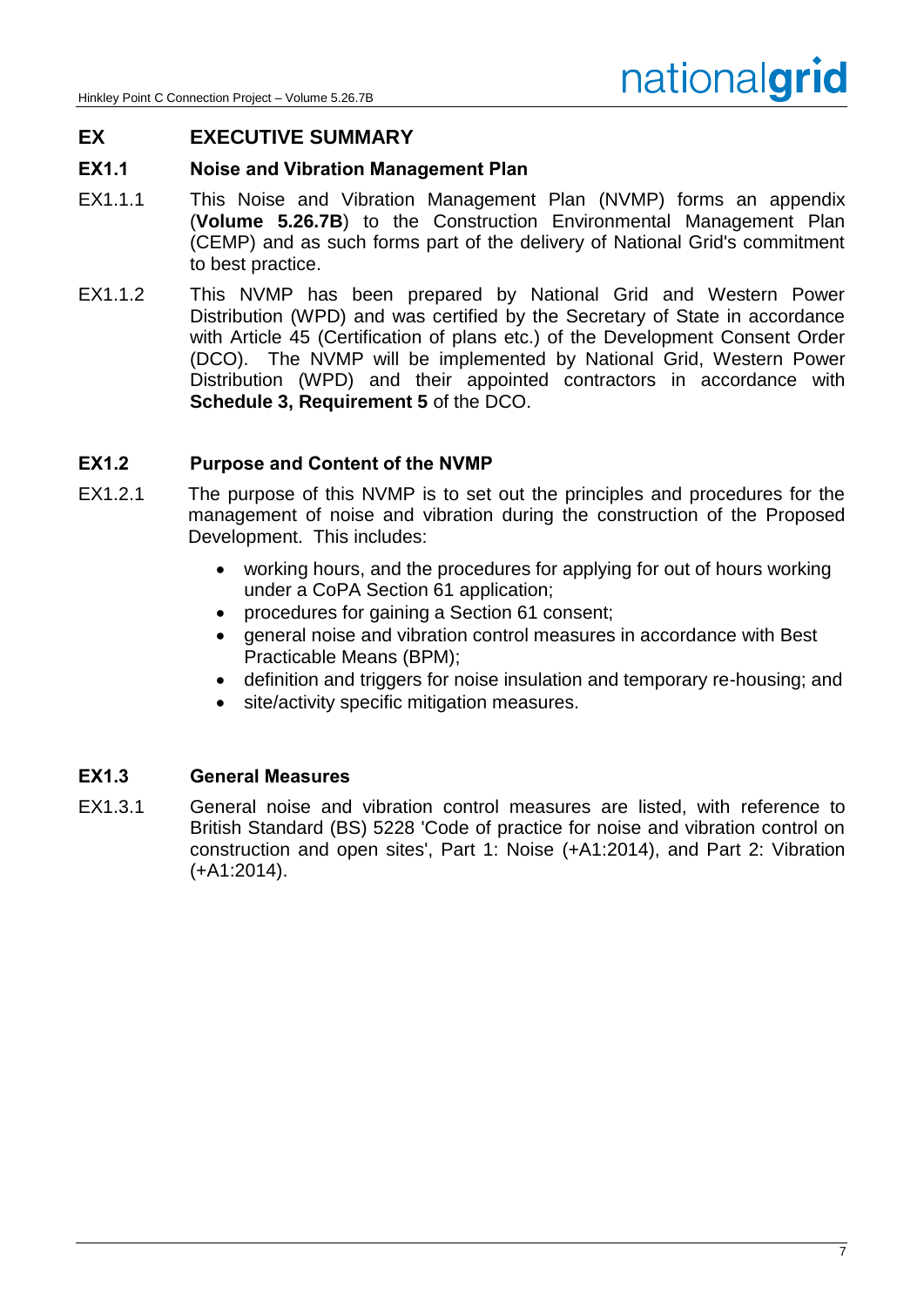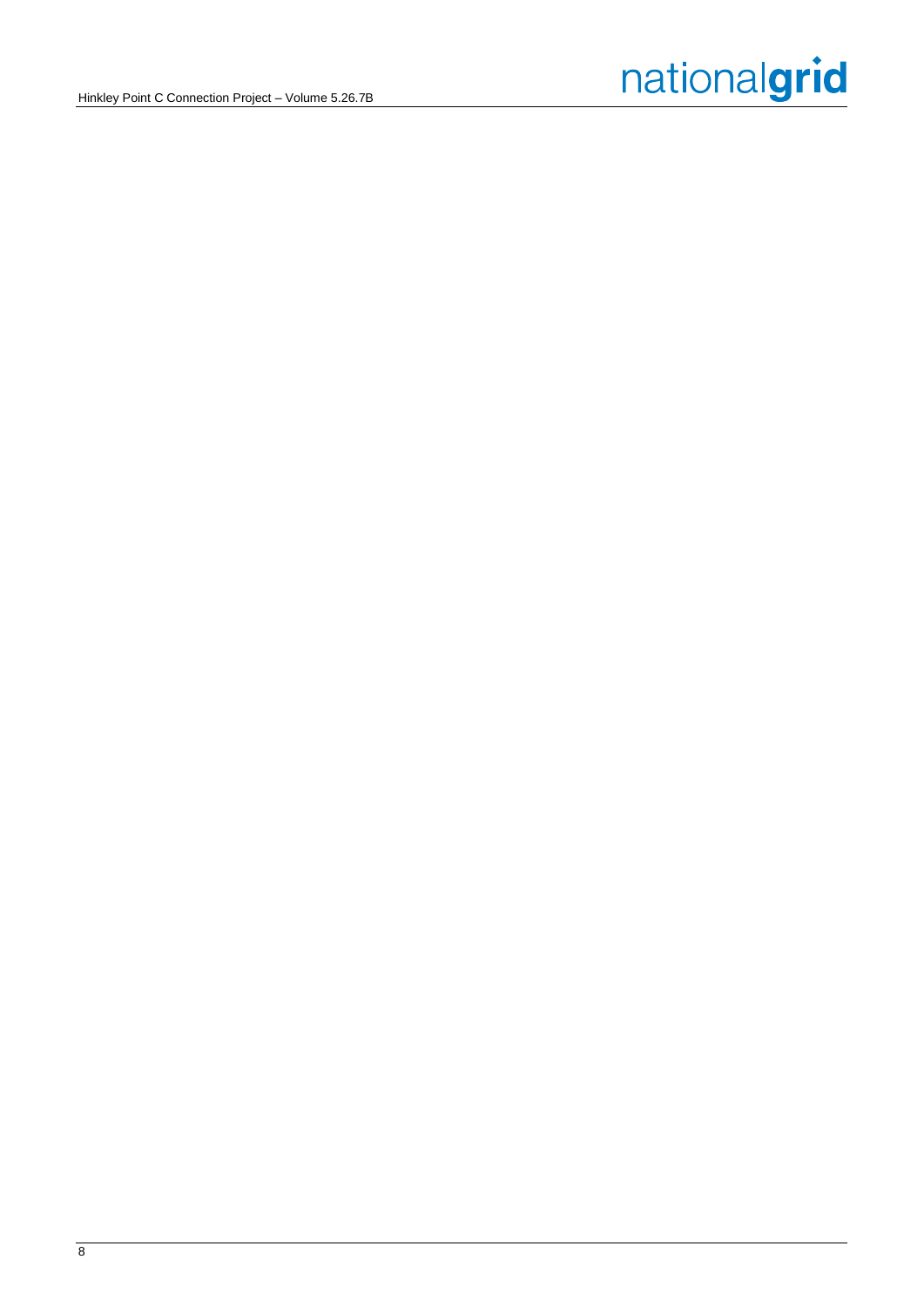

#### <span id="page-9-0"></span>**1 INTRODUCTION**

#### <span id="page-9-1"></span>**1.1 General Introduction**

- 1.1.1 This Noise and Vibration Management Plan (NVMP) forms an appendix (**Volume 5.26.7B**) to the Construction Environmental Management Plan (CEMP) and describes the mitigation measures for all work activities associated with the construction of the proposed 400,000 volt (400kV) connection between Bridgwater, Somerset and Seabank Substation, north of Avonmouth, together with various associated development and other works ("the Proposed Development").
- 1.1.2 This NVMP has been prepared by National Grid and Western Power Distribution (WPD) and was certified by the Secretary of State in accordance with Article 45 (Certification of plans etc.) of the Development Consent Order (DCO). The NVMP will be implemented in accordance with **Schedule 3, Requirement 5** of the DCO.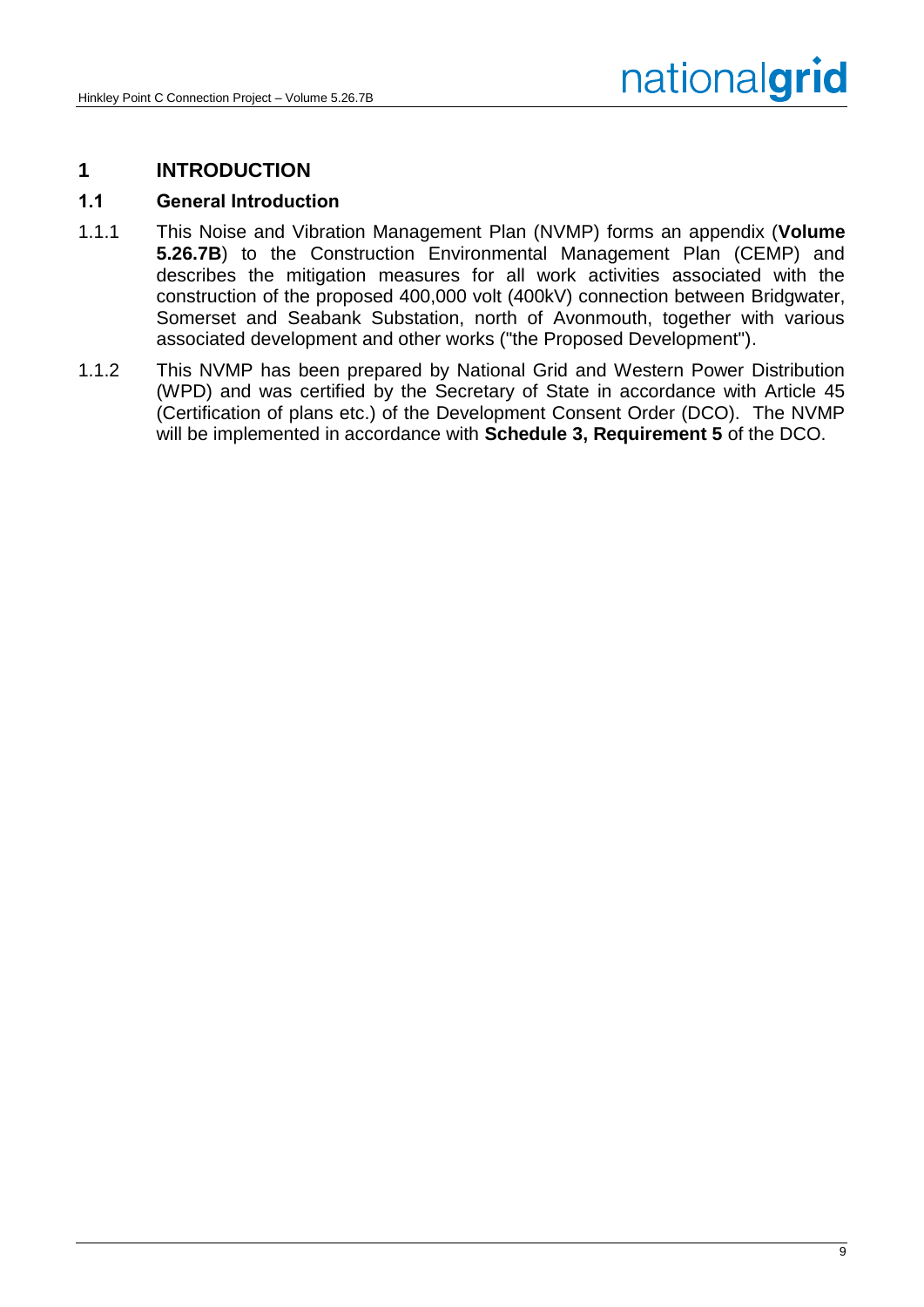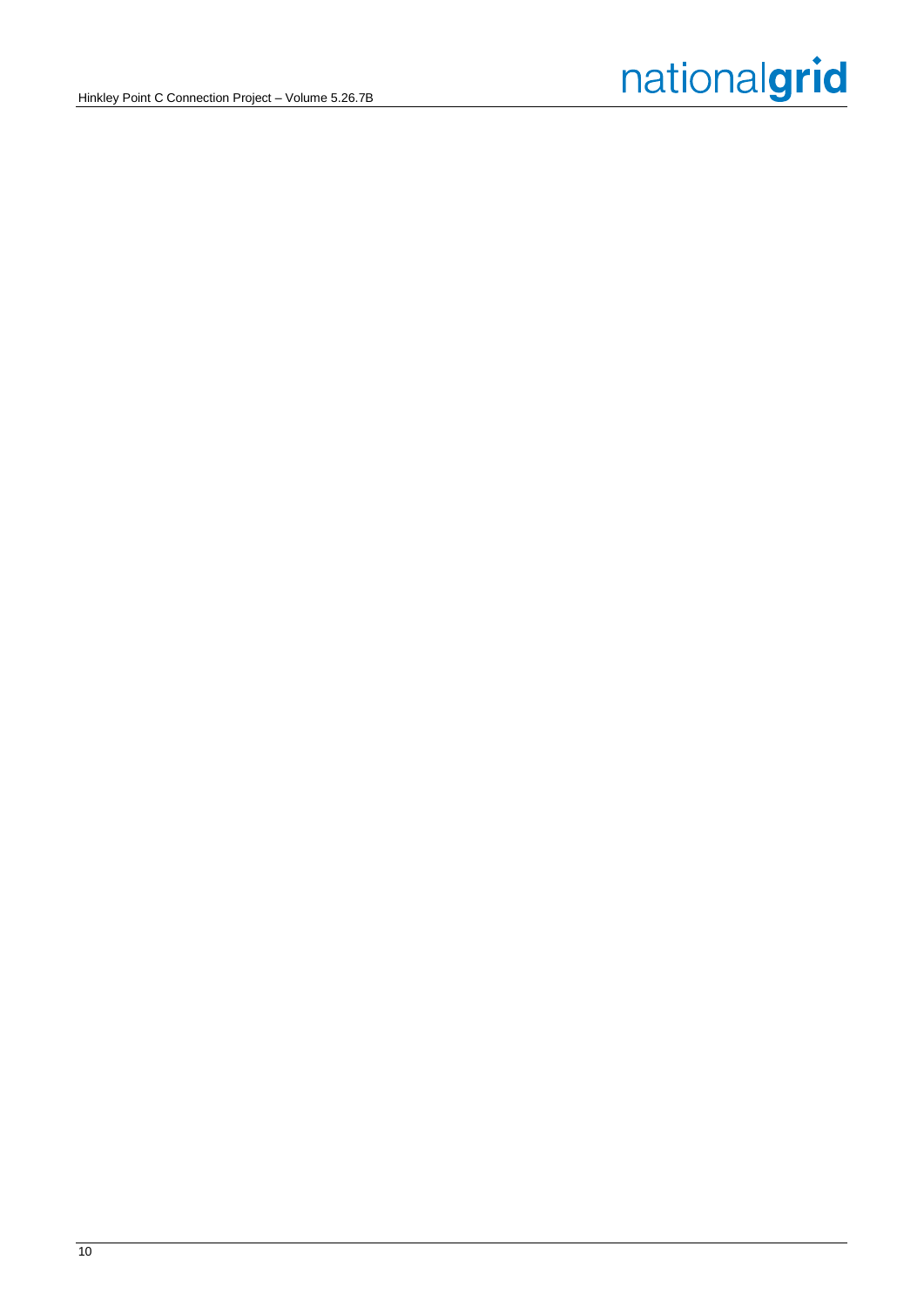#### <span id="page-11-0"></span>**2 WORKING HOURS**

- 2.1.1 The control of working hours is a fundamental means of controlling noise and vibration.
- 2.1.2 Works will be undertaken in accordance with **Schedule 3, Requirement 7** of the DCO. The contractor will carry out the works in such a way as to limit the adverse noise and vibration impact of the construction activities.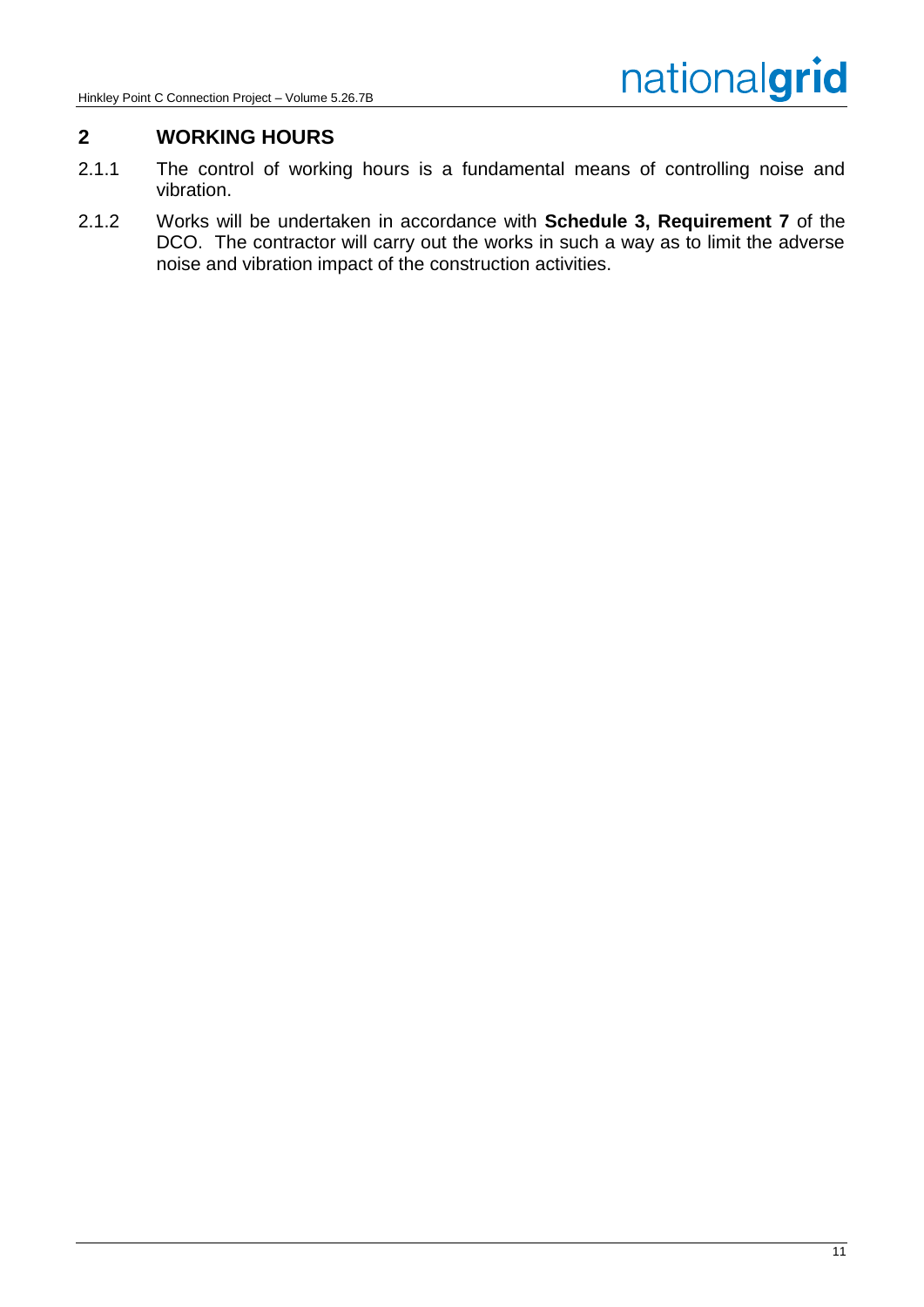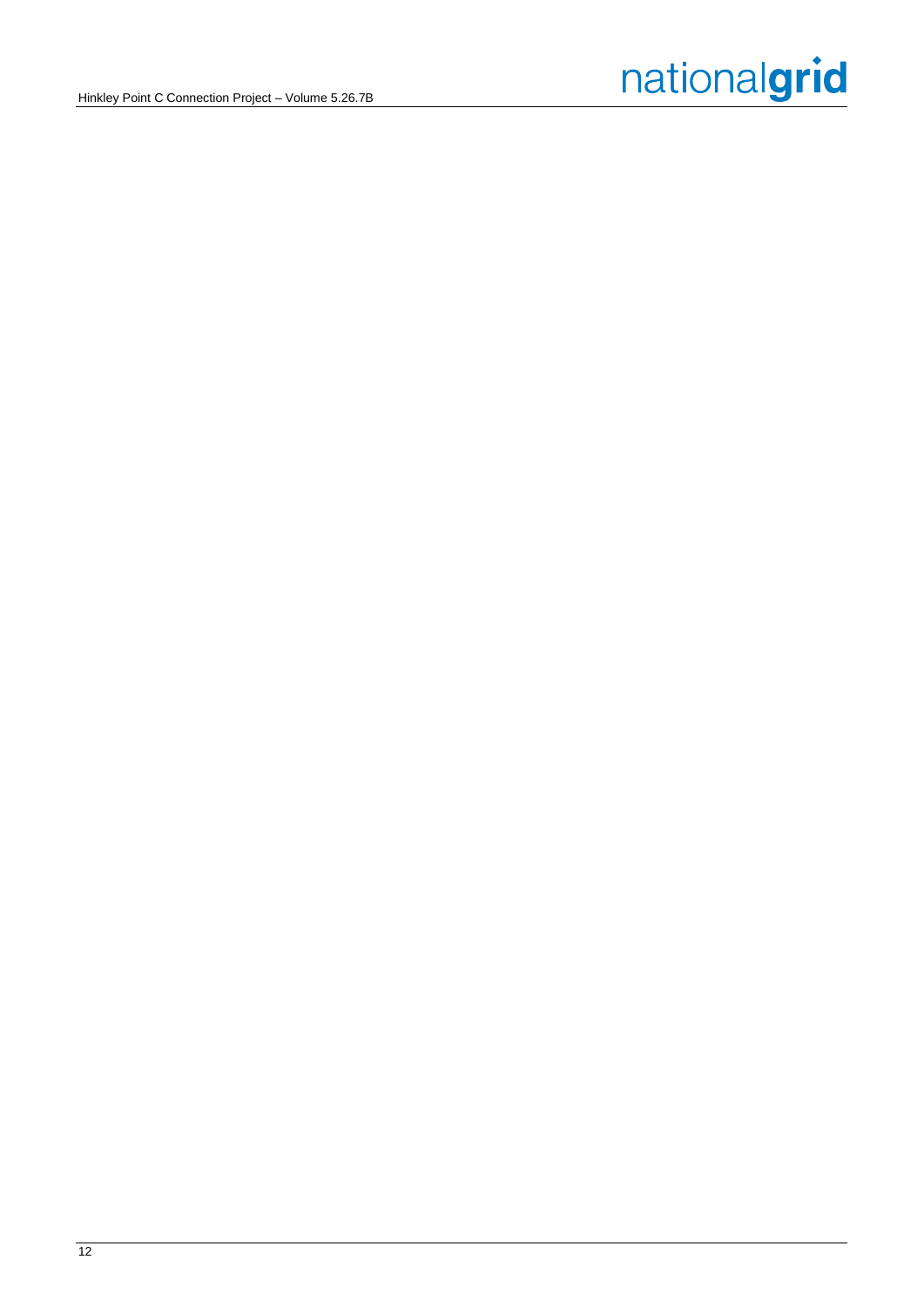#### <span id="page-13-0"></span>**3 NOISE CONTROL MEASURES**

#### <span id="page-13-1"></span>**3.1 Mitigation Measures**

- 3.1.1 All construction contractors will be required to follow standard good construction practice as outlined in BS 5228-1:2009+A1:2014 and BS 5228-2:2009+A1:2014. This will include the following measures:
	- a) Construction work will be undertaken in accordance with **Schedule 3, Requirement 7** of the DCO (construction hours).
	- b) Electrical items of plant will be used instead of diesel plant where possible particularly in sensitive locations.
	- c) Plant will be started up sequentially rather than all together.
	- d) Internal haul roads will be well maintained and avoid steep gradients where possible.
	- e) Loading/unloading activities will be located away from residential properties and shielded from those properties where practicable.
	- f) Drop heights of materials will be minimised.
	- g) The bunding (soil stockpiles) and fencing proposed at the construction compounds will be maintained to help to attenuate noise.
	- h) Continuous noisy plant will be housed in acoustic enclosures, where practicable.
	- i) Exhaust silencing and plant muffling equipment will be fitted and maintained in good working order.
	- j) Static plant known to generate significant levels of vibration will be fitted with vibration dampening features.
	- k) Each item of plant used will be selected so as to comply with the noise limits quoted in the relevant European Commission Directive 2000/14/EC/United Kingdom Statutory Instrument (SI) 2001/1701 (Ref. 4).
	- l) Consideration will be given to the recommendations set out in Annex B of Part 1 of BS 5228 noise sources, remedies and their effectiveness.
	- m) Equipment will be well-maintained and where possible will be used in the mode of operation that minimises noise.
	- n) Plant and equipment will be shut down when not in use.
	- o) Semi-static equipment will be sited and orientated as far as is reasonably practicable away from occupied buildings and, where feasible, will be fitted with suitable enclosures.
	- p) Mobile construction plant will be located, as far as is reasonably practicable, away from adjacent occupied buildings or as close as possible to noise barriers or site hoardings to provide additional screening from sensitive noise receptors.
	- q) Materials will be handled in a manner that minimises noise.
	- r) Vehicles will not wait or queue on the public highway with engines idling; construction traffic movements will be undertaken in accordance with the Construction Traffic Management Plan (CTMP) (**Volume 5.26.5C**).
	- s) All appropriate National Grid/WPD staff and their contractor's personnel will be instructed on BPM measures to reduce noise and vibration as part of their induction training, and followed up by 'tool box' talks.
	- t) Noisy activities will be staggered in time and space where feasible.
	- u) Only designated haul routes (on site) will be used.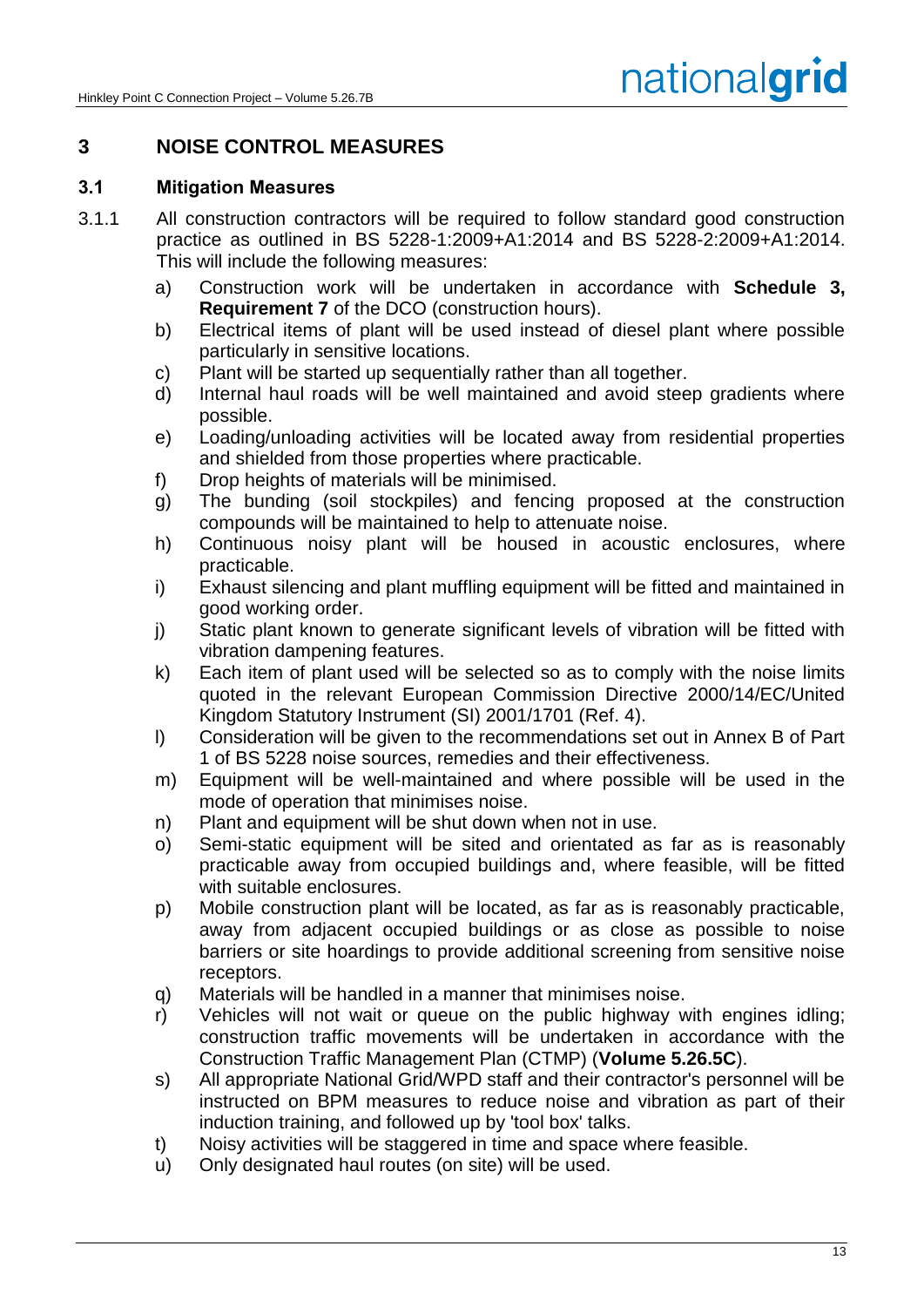#### <span id="page-14-0"></span>**3.2 Site Area**

3.2.1 All construction work activities will be undertaken within the designated operational site boundaries; including areas designed to accommodate stockpiles and haul routes.

#### <span id="page-14-1"></span>**3.3 Reversing**

- 3.3.1 The contractor will manage the noise from reversing alarms by means of the following:
	- a) The site layout will be designed to limit and where reasonably practicable, avoid the need for the reversing of vehicles.
	- b) A banksman will be utilised to avoid the use of reversing alarms.
	- c) Reversing alarms incorporating one or more of the features listed below or any other comparable system will be used: highly directional sounders, broad band signals, self-adjusting output sounders, flashing warning lights.
- 3.3.2 Reversing alarms will be set to the minimum output noise level required for health and safety compliance.

#### <span id="page-14-2"></span>**3.4 Erection of Physical Barriers**

3.4.1 Where deemed appropriate (through risk assessment), physical barriers will be erected around activities that are expected to generate particularly high noise levels to provide screening attenuation.

#### <span id="page-14-3"></span>**3.5 Training**

3.5.1 All site personnel will receive training appropriate to the nature of their roles and responsibility; the training will include specific information in relation to noise and vibration management. If their work activities are assessed as being particularly noise/vibration emission prone all staff will receive induction training that will incorporate environmental awareness training, plus specific training in relation to noise and vibration. On site Tool-Box training will enable site workers to understand how their actions will interact with the environment and potentially impact upon sensitive receptors close to their work areas.

#### <span id="page-14-4"></span>**3.6 Cable Transition Jointing**

3.6.1 Cable transition jointing operations may be required to continue through the night (due to overruns). However, this would mainly comprise low noise generating activities, such as resin pouring involving the use of a generator for operation of lighting and a dehumidifier. To minimise potential noise impacts, National Grid will set an obligation on the appointed contractor to complete the cable cutting process within core daytime working hours.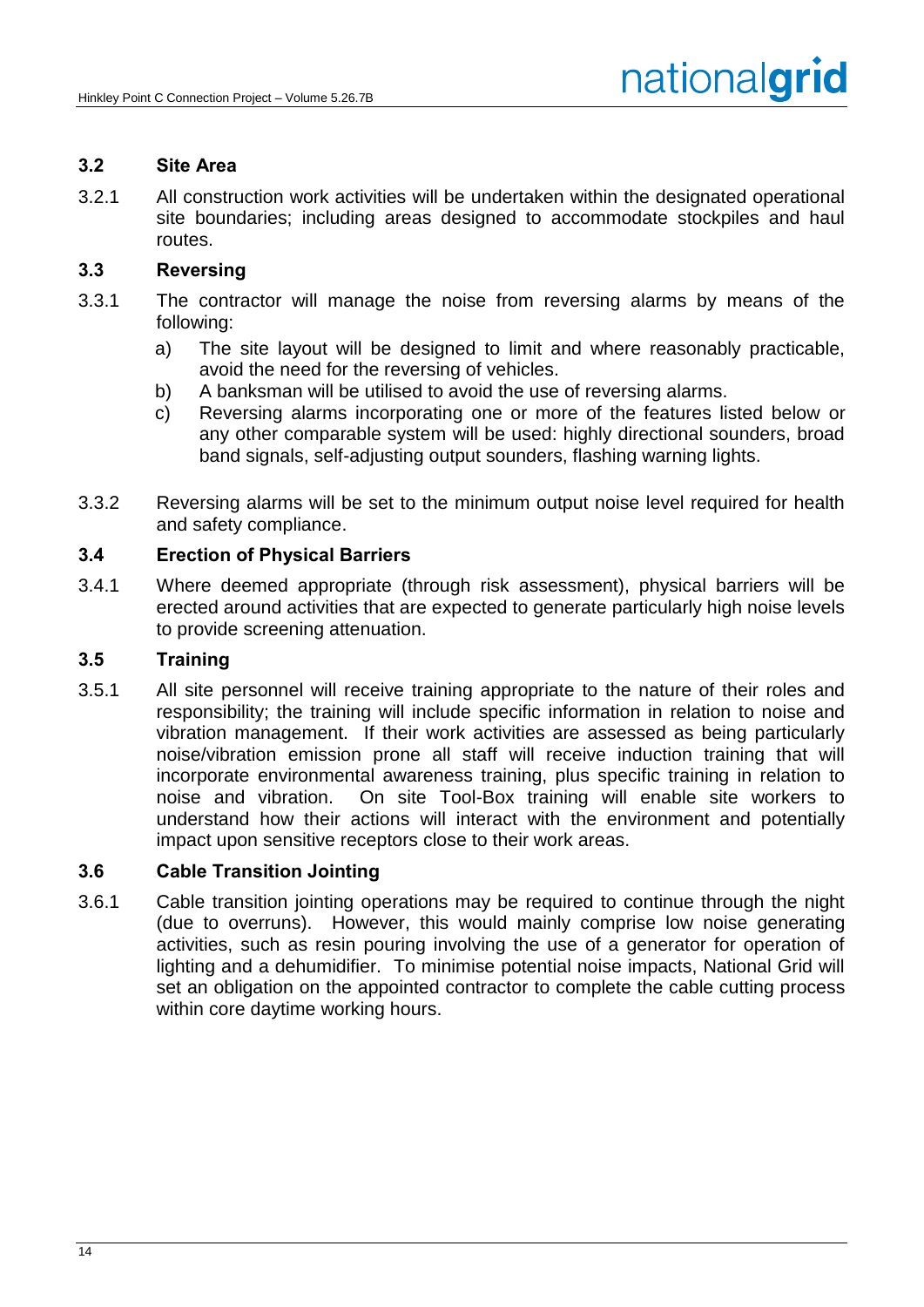#### <span id="page-15-0"></span>**4 SECTION 61 CONSENT APPLICATIONS**

#### **Introduction**

- 4.1.1 Contractors will be required to submit applications for Section 61 consents, variations and dispensations under the Control of Pollution Act 1974 (CoPA) for all construction activities that may generate a significant noise and/or vibration effect, including piling and activities to be undertaken outside of core working hours, unless otherwise agreed with the relevant planning authority. Activities that typically do not require a Section 61 consent include those which do not have significant noise and vibration impact, and would occur during core working hours, such as construction of temporary haul roads and scaffolding works.
- 4.1.2 The potential for a significant noise and/or effect, and therefore the trigger for the need to submit a Section 61 application to the relevant local authority, is defined against the following criteria:
	- driven (sheet or column) piling operations within 50m of a private residential property;
	- vibratory compaction of haul road/bellmouth within 20m of a private residential property;
	- transition jointing operations outside of core working hours within 275m of a private residential property;
	- cable trench within 15m of a private residential property;
	- horizontal directional drilling (HDD) pit within 25m of a private residential property; and
	- breaking out of 132kV pylon foundations within 35m of a private residential property.
- 4.1.3 The contractor will be required to demonstrate that Best Practicable Means (BPM), as defined under Section 72 of the CoPA, are employed at all times for all activities, to minimise noise and vibration effects.
- 4.1.4 Where a Section 61 consent is to be sought, before starting any construction activities which may cause significant noise and/or vibration, the contractor will, or as agreed with the local authority, prepare and submit to the relevant local authority information which will include:
	- a) an outline of the proposed construction method, type and number of plant to be used;
	- b) definition of the working hours required and, where these differ from the core working hours detailed in **Schedule 3, Requirement 7** of the DCO, a justification for the working hours sought;
	- c) a work programme which identifies the location and duration of each significant noise-generating activity;
	- d) the sound power levels, or sound pressure level at 10m, for each item of plant for each relevant activity;
	- e) appropriate (in terms of noise/vibration level, duration and working hours) justification that the method and plant proposed demonstrates that BPM has been employed to control noise and vibration impacts;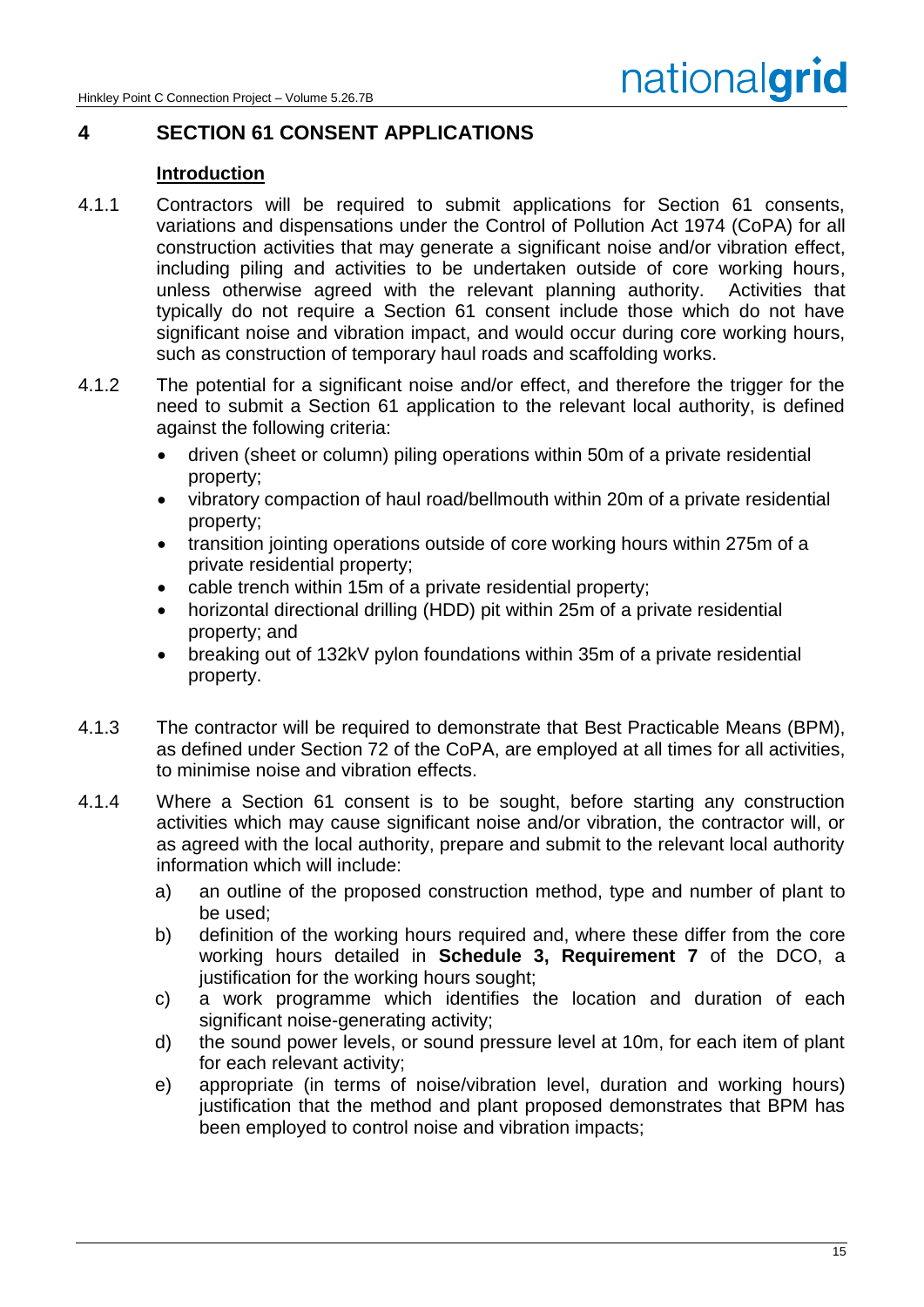- f) predicted noise and vibration levels at specified locations supported by calculations as per the methodology in BS 5228 Part 1 (Ref. 2) and Part 2 (Ref. 3); and
- g) all steps to be employed to minimise noise and vibration during the works.
- 4.1.5 The number, extent (geographically and in terms of construction activities) and duration of Section 61 approvals will be the subject of timely consultation between the contractor and each relevant planning authority.
- 4.1.6 Where works are near local authority boundaries, the Section 61 submission will be made to the planning authority within which the construction activities are located, with a noise assessment made at locations representative of all neighbouring noise-sensitive receptors.
- 4.1.7 Neighbouring local authorities will be consulted in advance of the works to determine the need for any additional measures.
- 4.1.8 Where the works are to be undertaken on the boundary within two local authorities, an application will be made to each authority. The authorities are requested, through discussion, to agree a common set of consent conditions to be issued from each local authority.
- 4.1.9 Typical generic noise and vibration suppression measures to be employed are included in section 3 of this report and will be adopted on all sites where applicable. Agreement of proposed measures will be sought from the relevant planning authority through Section 61 consent, dispensation or variation (see section 2.3 below) applications.
- 4.1.10 Notification of the start of works and the provision of advanced information to local stakeholders is a key part of mitigating the effect of noise and vibration.
- 4.1.11 The CoPA appeals process (Ref. 1) (Sections 60(7) and 61(7)) has been changed by the DCO. The contractor will be responsible for any appeals under the DCO in relation to Sections 60 and 61 of the CoPA.

#### **Implementation**

- 4.1.12 Before any works are undertaken which may generate significant noise and/or vibration effects, including any works outside of core working hours, the contractor will submit an application to the relevant planning authority for prior consent under Section 61 of the CoPA.
- 4.1.13 The Section 61 application will set out the specific method of working, the actual working hours required, and the specific standards and measures that will be used at identified locations to minimise noise and vibration.
- 4.1.14 The contractor will engage in early discussions with the relevant planning authorities with respect to the information to be provided prior to submitting any Section 61 applications. This will include a list of the activities/stages for which separate Section 61 applications will be required. This is to enable all parties to focus on and agree those activities that could give rise to noise complaint and the most efficient approach to the Section 61 consent, dispensation or variation.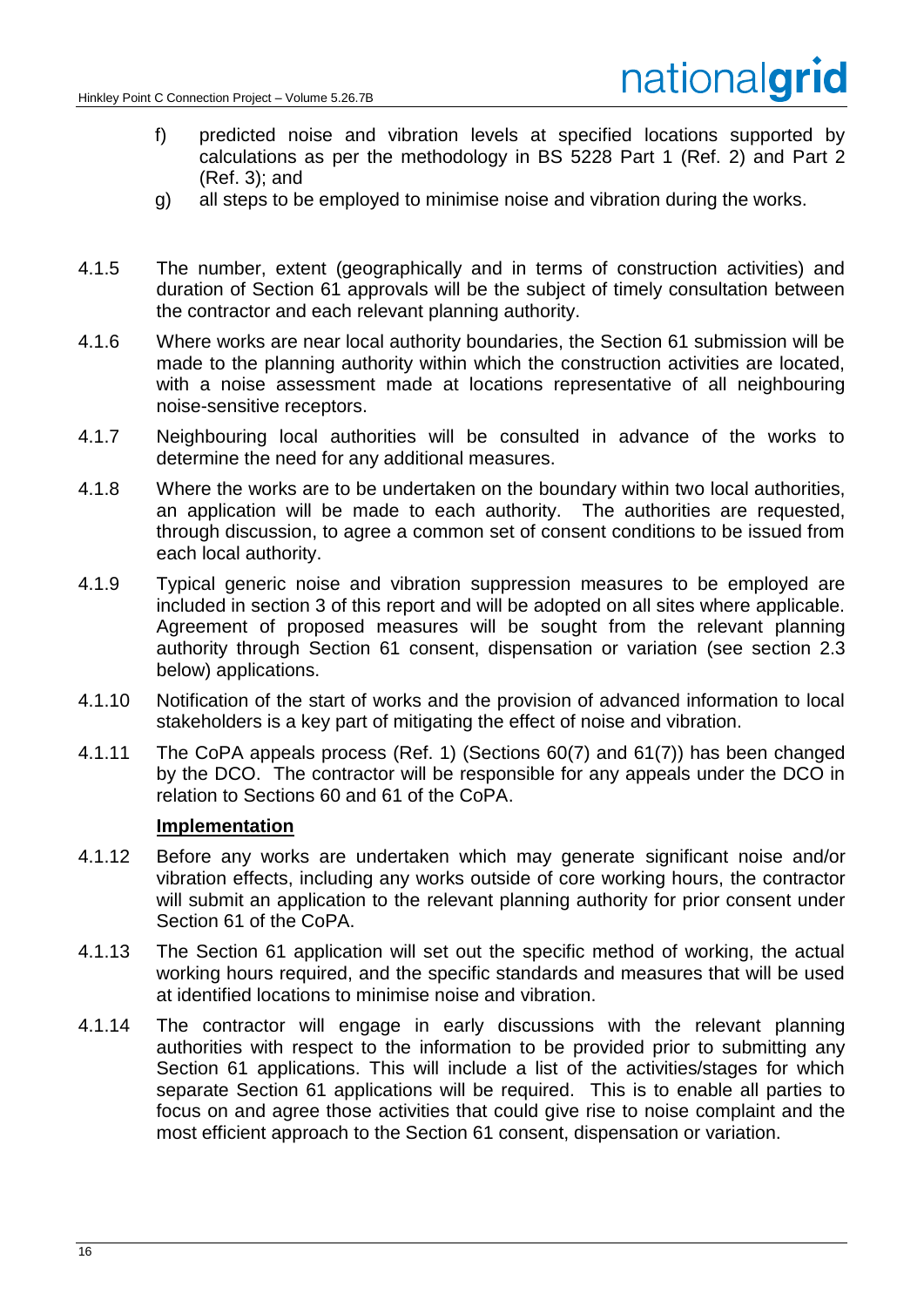- 4.1.15 As required by the CoPA, BPM will be employed and demonstrated through programme, method and noise predictions in the Section 61 consent application(s) to the relevant planning authority.
- 4.1.16 Justification, detailed description and assessment will be provided for activities outside core working hours.

#### <span id="page-17-0"></span>**4.2 Dispensation/Variation**

- 4.2.1 In the event that works (for which a Section 61 consent has been applied) have to be rescheduled or modified (e.g. method or working hours) for reasons not envisaged at the time of the Section 61 consent submission, the contractor will apply for a dispensation or variation from the relevant planning authority in advance of the start of those works and at the time specified within the CoPA. The dispensation will be sought by means of an application for a variation to the agreed matters, setting out the revised construction programme or method and the relevant noise calculations.
- 4.2.2 Where the rescheduling relates to work of a more urgent or critical nature (such as a key activity likely to delay other key activities), the contractor will apply to the relevant planning authority using the Section 61 process, where practicable. This change application will be issued seven days (but at least two working days) before the start of those works.
- 4.2.3 Where working outside of core hours has been accepted in a Section 61 consent (including dispensation or a variation), occupiers of nearby residential or other sensitive properties who are likely to be affected will be informed, as soon as reasonably practicable, by the contractor and the likely duration of planned works (in accordance with section [4.4](#page-18-0) below).
- 4.2.4 The contractor will be required to maintain an up to date log of all relevant agreed hours and controls on working. This will incorporate any changes to working hours or practices set out in the NVMP which have been agreed through the Section 61 process.

#### <span id="page-17-1"></span>**4.3 Unscheduled Overruns**

- 4.3.1 In the event that planned works not covered by a consent (either full Section 61 application or dispensation/variation) extend beyond the approved working hours and continue due to unforeseen circumstances that would affect safety or engineering practicability, the relevant planning authority will be kept informed of the nature, time, location and reasons for the overrun as soon as possible, and records kept by the site management.
- 4.3.2 The relevant planning authority will be requested to provide a telephone number and nominate an officer to receive such notifications. Overruns and the reasons for these will be reviewed by the National Grid/WPD, its contractors and the relevant planning authority, with the aim of reducing the potential for further unplanned overruns.
- 4.3.3 In the case of work required in response to an emergency (or which, if not completed, would be damaging or unsafe), the relevant planning authority will be advised as soon as is reasonably practicable of the reasons for, and likely duration of, such works.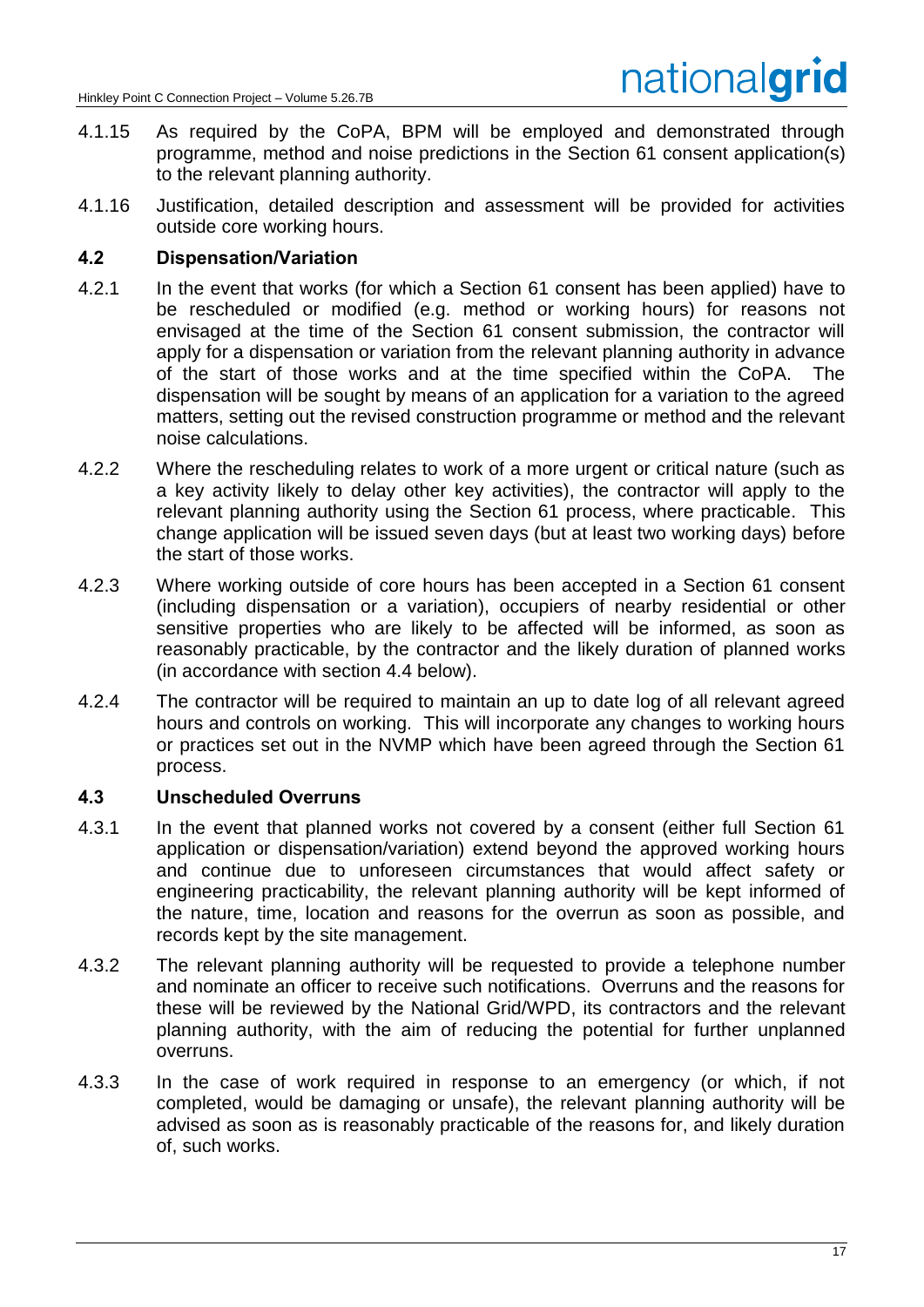#### <span id="page-18-0"></span>**4.4 Public Notification**

- 4.4.1 **Schedule 3, Requirement 31** sets out a need for a written scheme for the provision of information to local residents and occupiers about the works and for the handling of complaints to be submitted to and approved by the relevant planning authority prior to the commencement of works. As described in **Volume 5.26.1C, section 1.10** (the CEMP), a community relations agency will be appointed to provide dedicated community relations and external communication support.
- 4.4.2 Amongst other duties, the community relations team will be responsible for managing the interface between the project and the communities in which the works are being undertaken. In respect of the NVMP the following procedures will be implemented:
	- Local residents will be informed of the commencement and likely duration of the construction work activities through a letter drop. The letter will include a contact telephone number which will be manned at all times that construction activities are being undertaken on site.
	- If construction activities are likely to generate noise levels in excess of the construction noise trigger levels (refer to **[Table 5.1](#page-19-1)**), written agreement will be obtained from the relevant planning authority and local residents informed of the works at least 48 hours prior to works commencing.
	- Where a person from a community local to the works makes a complaint with respect to construction noise and/or vibration, it will be passed initially to the community relations team. The community relations team will liaise with the other members of the project team to investigate the complaint. Appropriate action will be taken by the project construction team.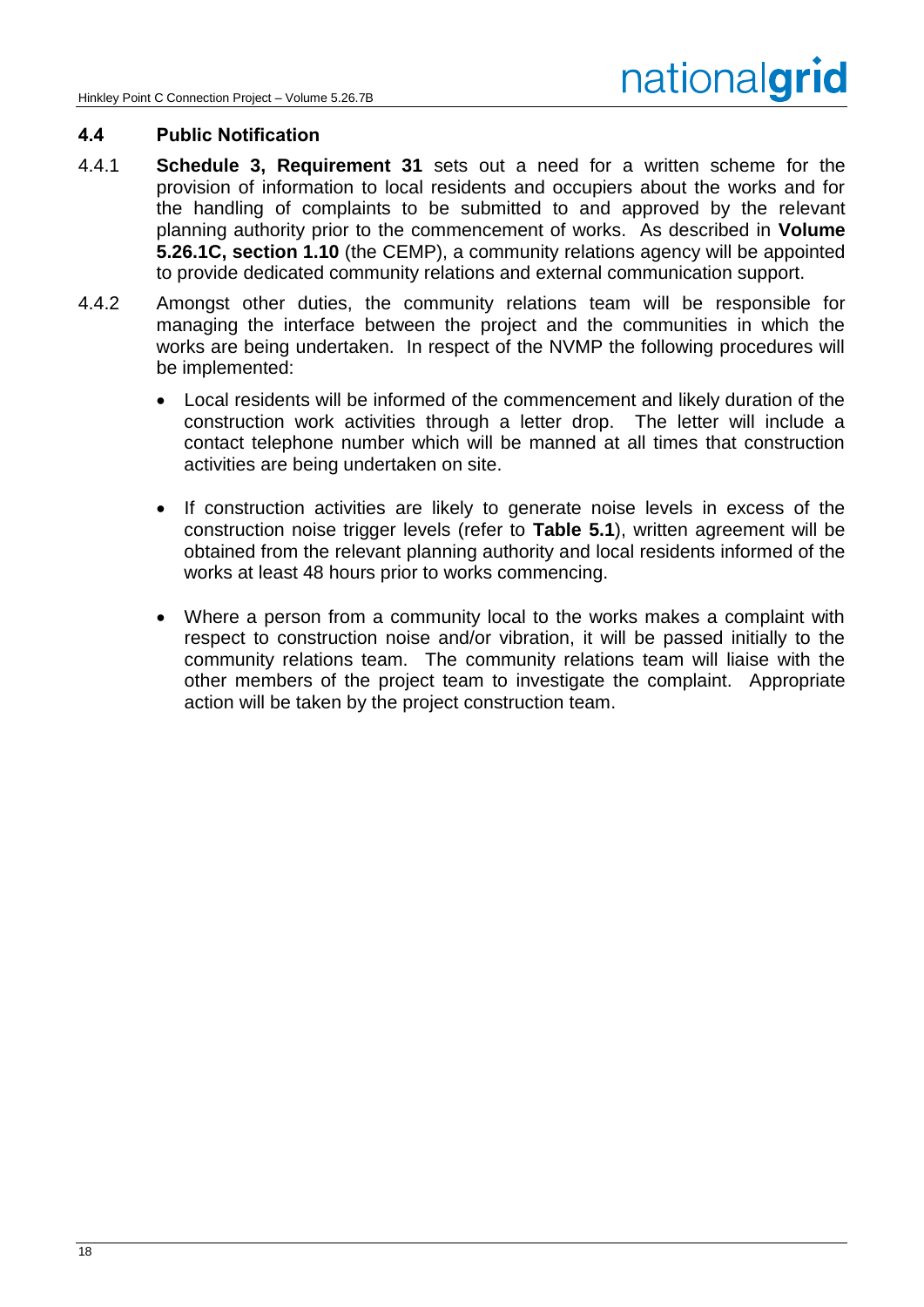#### <span id="page-19-0"></span>**5 NOISE INSULATION AND TEMPORARY RE-HOUSING**

- 5.1.1 Annex E of BS5228-1+A1 (Ref. 2) provides criteria for the assessment of significance of construction noise. Exceedances of threshold levels trigger a responsibility on the developer to provide noise insulation or a scheme to facilitate temporary rehousing. This represents additional protection for a residential property in the event that it is not practical to mitigate construction noise on site, or reduce its exposure durations to tolerable levels.
- 5.1.2 The standard suggests that noise insulation should be provided if the trigger levels shown in **[Table 5.1](#page-19-1)** are predicted to be exceeded for a period of ten or more days of working in any 15 consecutive days, or for a total number of days exceeding 40 in any six month period.
- 5.1.3 This process will be undertaken as part of the Section 61 consent process.
- 5.1.4 Where noise levels at affected residential properties are expected to exceed the trigger levels for the periods defined below (**[Table 5.1](#page-19-1)**) and where the temporal criteria is met, approved noise insulation, (or reimbursement of the reasonable costs thereof), or temporary re-housing of occupants as appropriate, will be offered. Affected parties will be notified in advance of the commencement of works which may cause the relevant trigger levels to be exceeded.
- 5.1.5 Noise insulation or temporary re-housing will be offered to qualifying parties when noise levels are predicted, or measured, to exceed:
	- a) the relevant trigger levels as detailed in **[Table](#page-19-1) 5.1**; or,
	- b) where the current ambient noise level is greater than the noise insulation trigger level:
		- i. the ambient noise level shall be used as the noise insulation trigger level.
		- ii. the ambient noise level +10dB shall be used as the temporary rehousing trigger level.
- <span id="page-19-1"></span>5.1.6 Acceptance of the offer of noise insulation or temporary rehousing would be voluntary.

| <b>Day</b>          | <b>Relevant Time</b><br><b>Period</b> | Averaging Time, T   Trigger Level, dB | <b>Noise Insulation</b><br>$L_{Aeq, T}$ | <b>Temporary Re-</b><br>housing<br><b>Trigger Level,</b><br>$dB$ $L_{Aeq, T}$ <sup>1</sup> |
|---------------------|---------------------------------------|---------------------------------------|-----------------------------------------|--------------------------------------------------------------------------------------------|
| Monday to<br>Friday | $07:00 - 08:00$                       | 1h                                    | 70                                      | 80                                                                                         |
|                     | $08:00 - 18:00$                       | 10 <sub>h</sub>                       | 75                                      | 85                                                                                         |
|                     | $18:00 - 19:00$                       | 1 <sub>h</sub>                        | 70                                      | 80                                                                                         |
|                     | $19:00 - 22:00$                       | 3 <sub>h</sub>                        | 65                                      | 75                                                                                         |
|                     | $22:00 - 07:00$                       | 1h                                    | 55                                      | 65                                                                                         |
| Saturday            | $07:00 - 08:00$                       | 1h                                    | 70                                      | 80                                                                                         |

Table 5.1 Noise Trigger Levels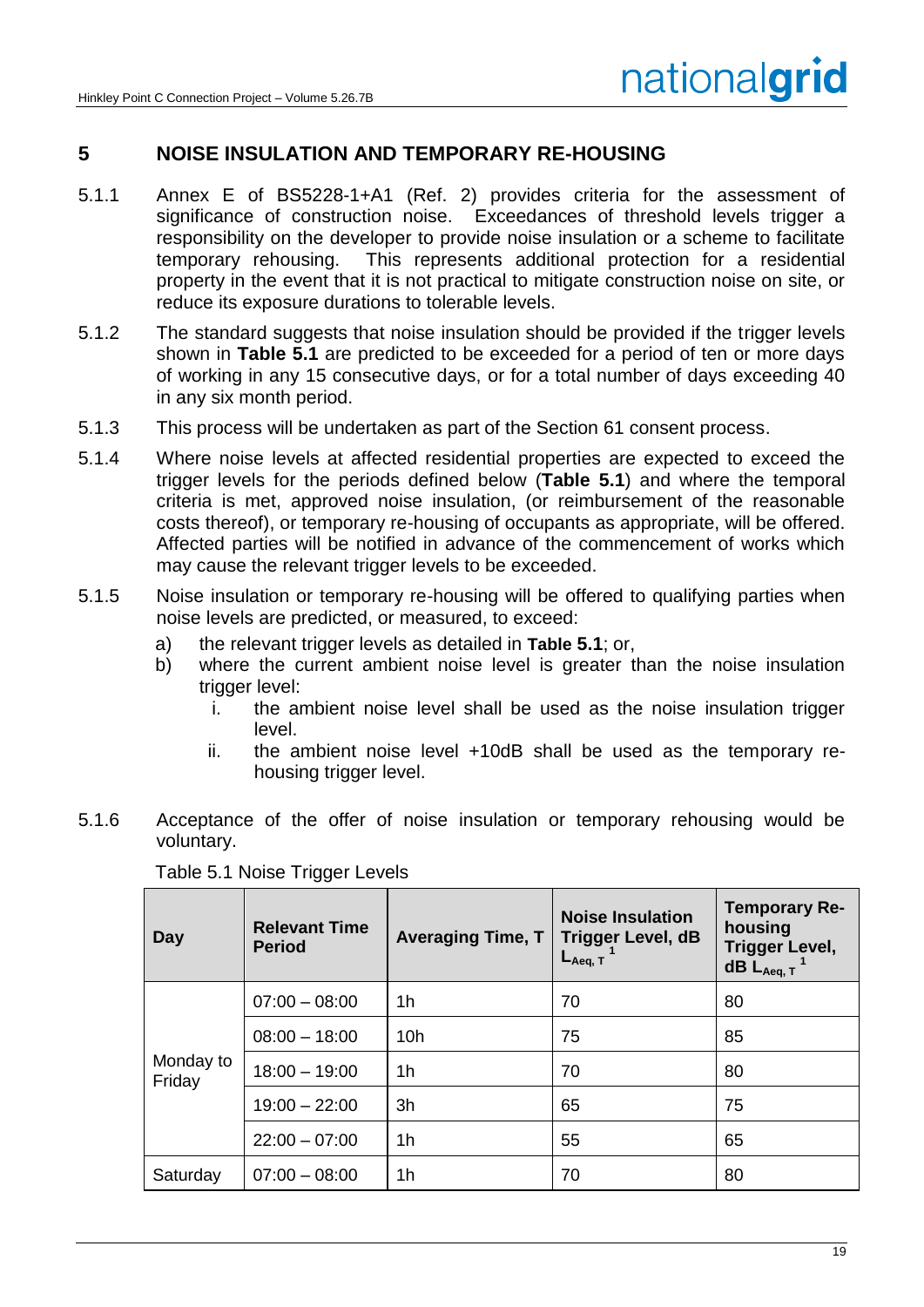| Day                            | <b>Relevant Time</b><br><b>Period</b> | <b>Averaging Time, T</b> | <b>Noise Insulation</b><br><b>Trigger Level, dB</b><br>$L_{Aeq, T}$ | <b>Temporary Re-</b><br>housing<br><b>Trigger Level,</b><br>$dB$ $L_{Aeq, T}$ |
|--------------------------------|---------------------------------------|--------------------------|---------------------------------------------------------------------|-------------------------------------------------------------------------------|
|                                | $08:00 - 13:00$                       | 5h                       | 75                                                                  | 85                                                                            |
|                                | $13:00 - 14:00$                       | 1h                       | 70                                                                  | 80                                                                            |
|                                | $14:00 - 22:00$                       | 3h                       | 65                                                                  | 75                                                                            |
|                                | $22:00 - 07:00$                       | 1 <sub>h</sub>           | 55                                                                  | 65                                                                            |
| Sunday &<br>Public<br>Holidays | $07:00 - 21:00$                       | 1h                       | 65                                                                  | 75                                                                            |
|                                | $21:00 - 07:00$                       | 1h                       | 55                                                                  | 65                                                                            |

Note 1) Equivalent continuous A-weighted noise level predicted or measured at a point 1m in front of the most exposed windows or doors leading directly to a habitable room (living room or bedroom) in an eligible dwelling, due to construction noise only.

- 5.1.7 Noise insulation (or the reasonable costs thereof against agreed bills) will be offered to owners, where applied for by owners or legal occupiers, if all of the following apply to a property lawfully occupied as a permanent dwelling:
	- a) The predicted noise level exceeds the noise trigger level for noise insulation at the property during at least ten days out of any period of fifteen consecutive days or alternatively during 40 days in any six month period.
	- b) Noise insulation does not already exist that is of an equivalent standard to that which would be allowed for under the Noise Insulation (Railways and Other Guided Transport Systems) Regulations 1996 (Ref. 5).
	- c) The property complies with all other requirements of the Noise Insulation (Railways and Other Guided Transport Systems) Regulations 1996.
- 5.1.8 Temporary re-housing (or the reasonable costs thereof) will be provided, where applied for by legal occupiers, if both of the following apply to a permanent dwelling:
	- a) The predicted noise level exceeds the noise trigger level for temporary rehousing at that property for at least ten days out of any period of 15 consecutive days or alternatively 40 days in any six month period.
	- b) The property complies with all other requirements of the Noise Insulation (Railways and Other Guided Transport Systems) Regulations 1996.
- 5.1.9 The noise insulation and temporary re-housing policy is primarily applicable to residential buildings; however non-residential buildings will be considered on a case by case basis where these are occupied by noise sensitive uses such as hospitals and educational establishments.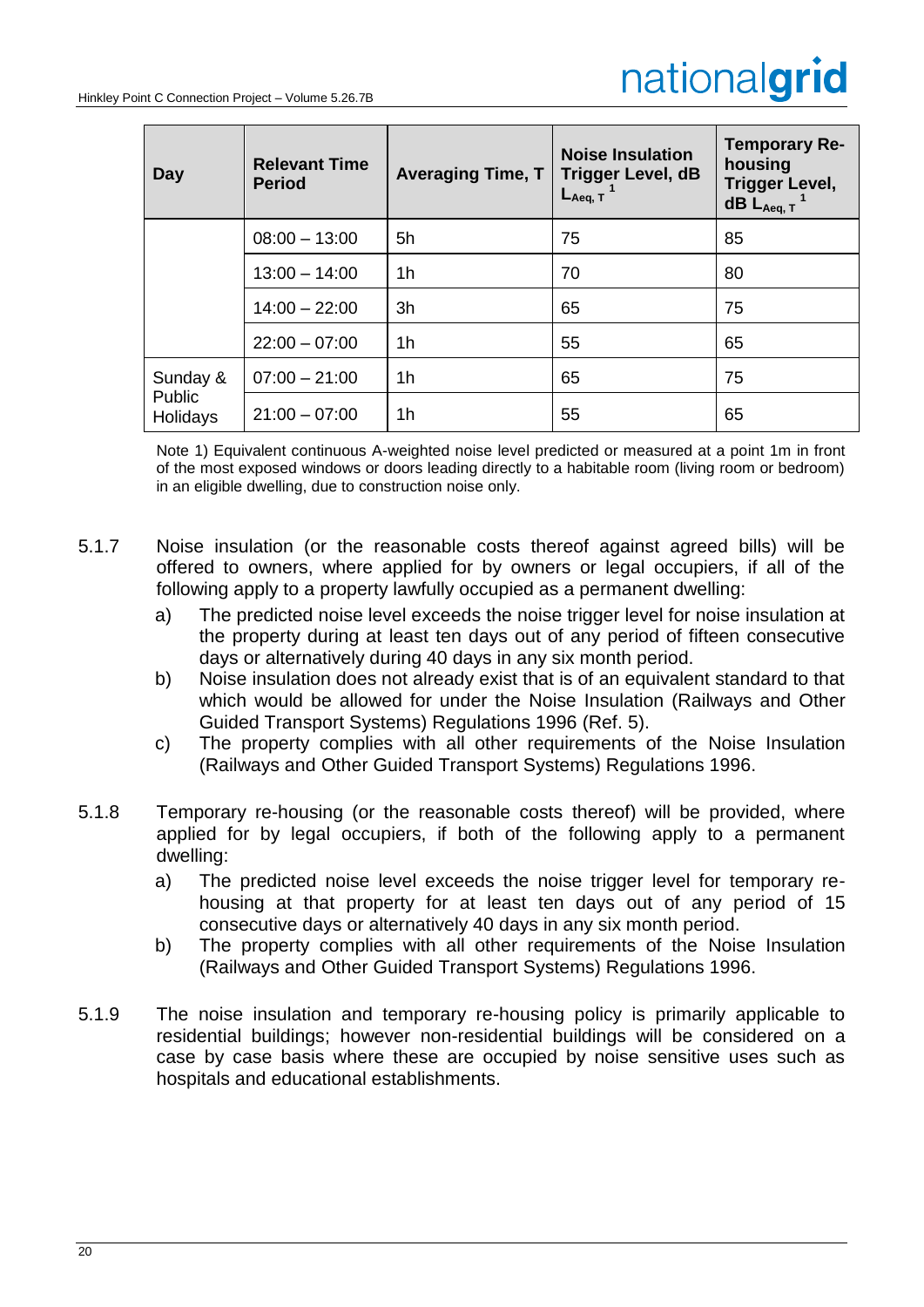#### <span id="page-21-0"></span>**6 VIBRATION ACTION LEVELS**

- 6.1.1 Whilst the levels are not expected to be significant, the construction activities with the greatest potential to result in perceived vibration effects at nearby residential properties will include piling works (pylon construction) and ground compaction (cabling). As stated above, nuisance impacts of piling will be limited by restricting working hours, and through public liaison and communications.
- 6.1.2 The construction vibration action level provided in **Table 6.1** below relates to typical site construction activities, and is based upon guidance provided in BS 5228- 2:2009+A1:2014 (Ref. 3).

| <b>Construction</b><br><b>Activity</b> | <b>Vibration Level</b><br>(mm/s PPV) | <b>Effect</b>                                                                                                                                                                        |
|----------------------------------------|--------------------------------------|--------------------------------------------------------------------------------------------------------------------------------------------------------------------------------------|
| All activities                         | 1.0                                  | It is likely that vibration of this level in residential<br>environments will cause complaint, but can be<br>tolerated if prior warning and explanation is provided<br>to residents. |
|                                        | 15                                   | Onset of possible cosmetic damage to residential or<br>light commercial buildings.                                                                                                   |

Table 6.1 Vibration Action Level

6.1.3 In the event that a complaint of excessive vibration levels is received, a vibration monitoring exercise will be undertaken at impacted sensitive receptors. If the levels of vibration recorded are determined to exceed those stated in the table above, National Grid, WPD or their contractors will investigate the cause and cease the responsible activity until appropriate mitigation measures have been applied to prevent further exceedances.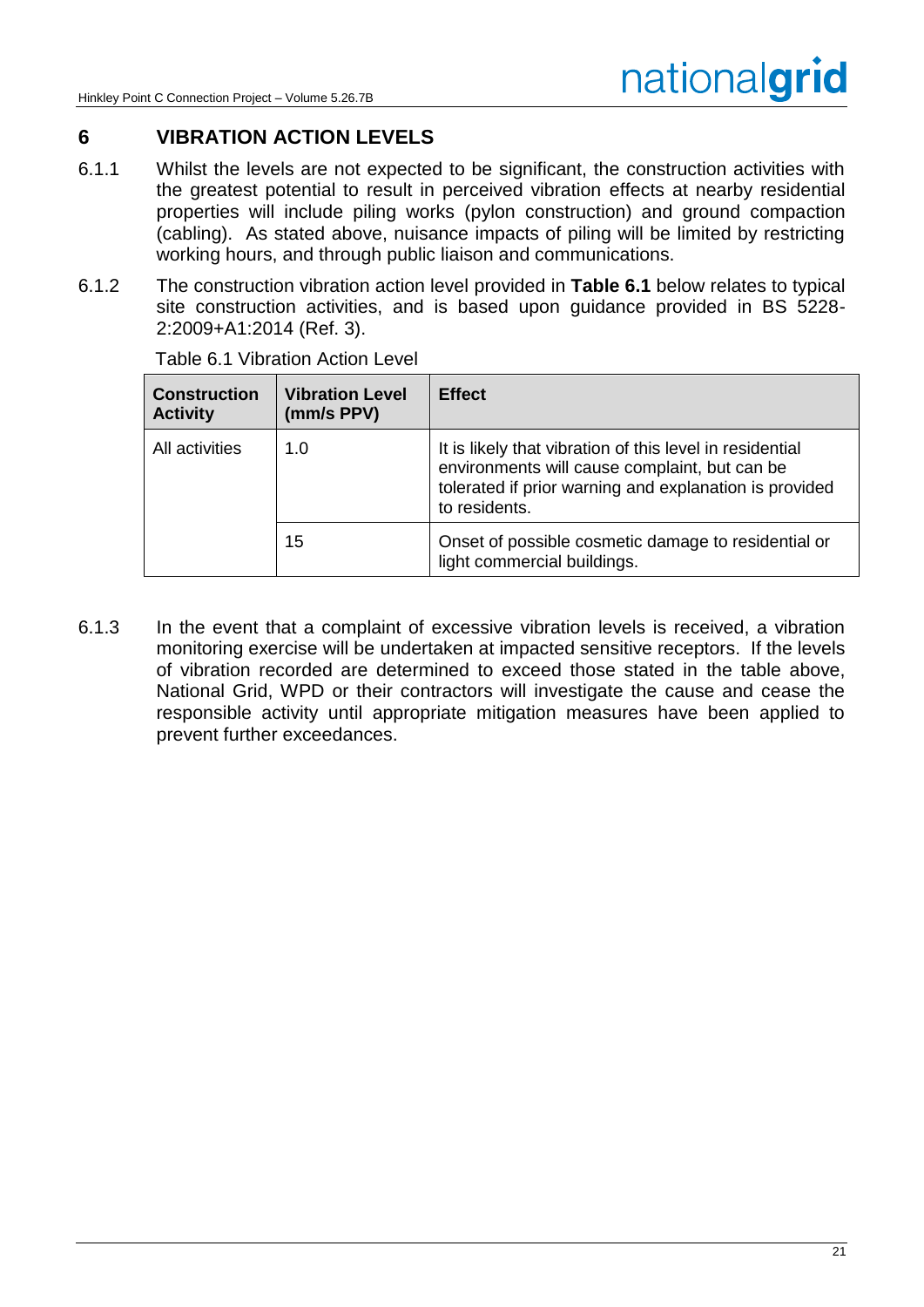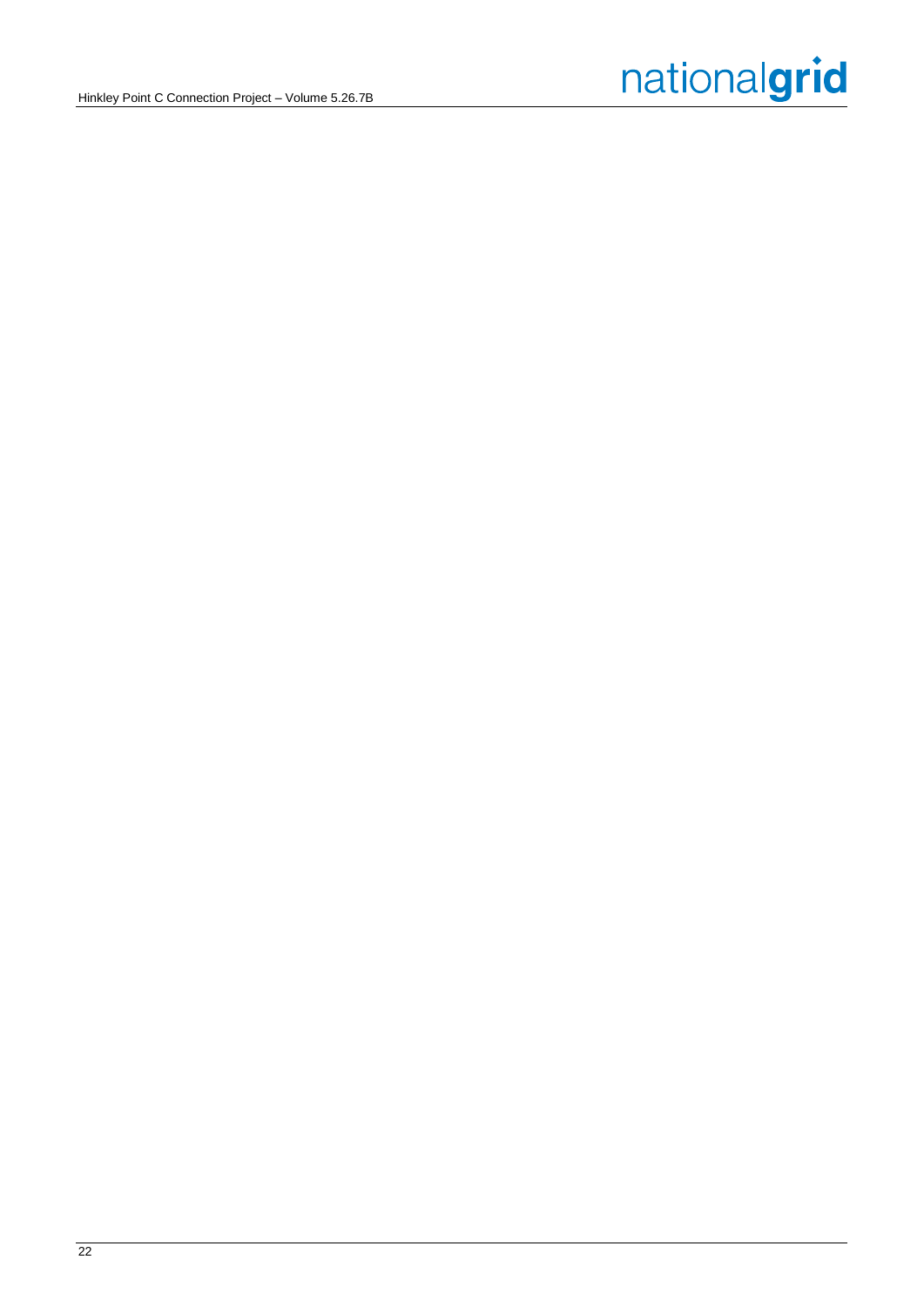#### <span id="page-23-0"></span>**7 NOISE AND VIBRATION MONITORING**

- 7.1.1 It is not currently proposed that routine long-term noise and vibration would be undertaken during the construction period. The need for such, and any potential monitoring locations, would be identified in any Section 61 applications, and will be the subject of discussion between the contractor, National Grid/WPD and the relevant planning authority prior to submission of any Section 61 application.
- 7.1.2 In the event that complaints regarding noise and/or vibration are received, measurements will be undertaken either at the complainant's property or at a suitable known reference distance from the works so that any additional attenuation factors can be determined in accordance with the procedures in BS 5228 Part1 and Part 2; measurements if required will also be undertaken in accordance with these and other appropriate standards.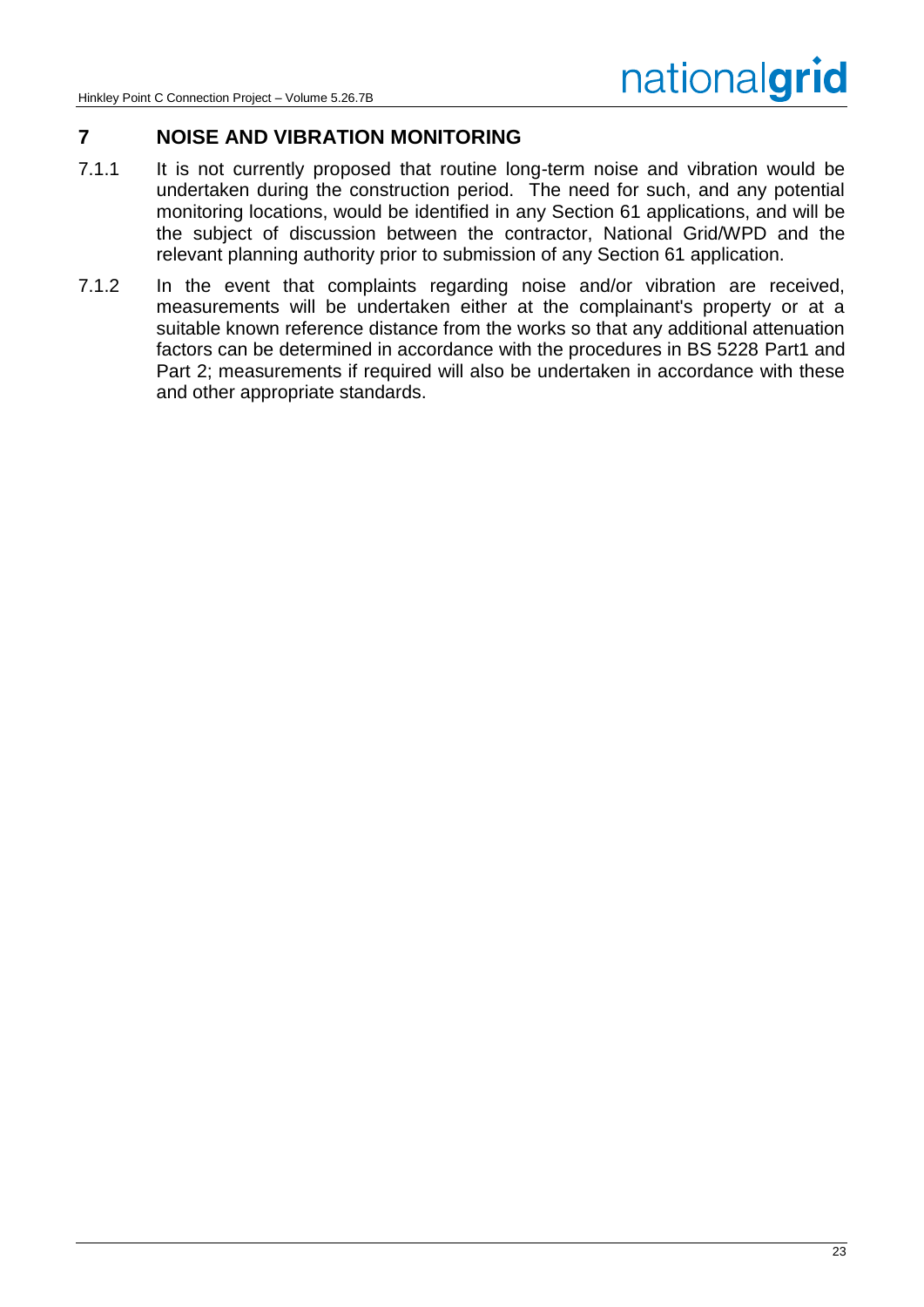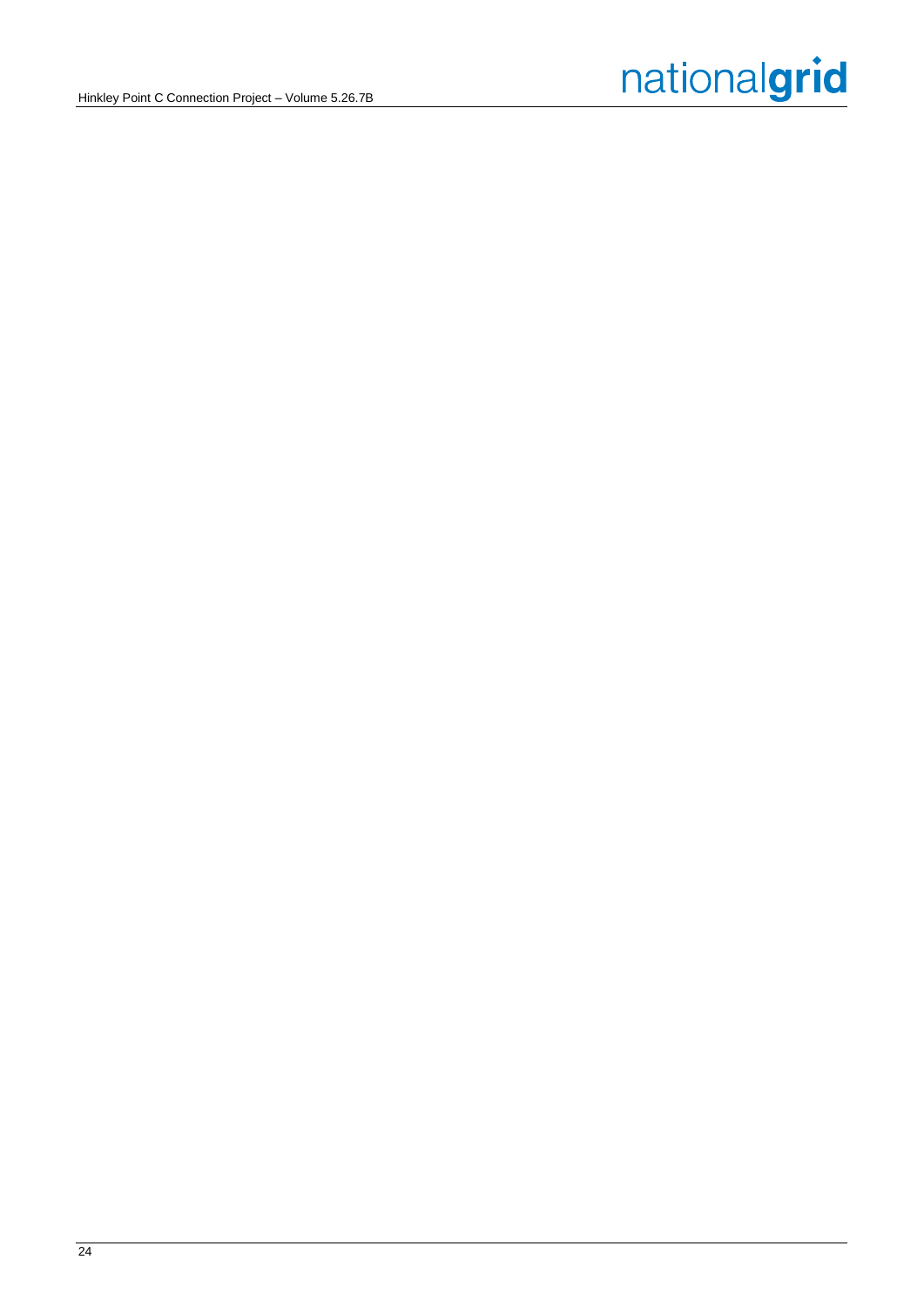#### <span id="page-25-0"></span>**8 SUITABLY QUALIFIED PERSONS**

- 8.1.1 The person(s) responsible for the development of Section 61 applications and variations, and for the associated noise and vibration calculations and/or monitoring, will demonstrate:
	- a) a summary of training and education relevant to the management of construction noise and vibration;
	- b) experience of the Section 61 process and of monitoring noise and vibration (if required);
	- c) confirmation that the individual is, at minimum, an Associate Member of the Institute of Acoustics; and
	- d) a 'certificate of competence' from the Institute of Acoustics course, 'Environmental Noise Measurement'.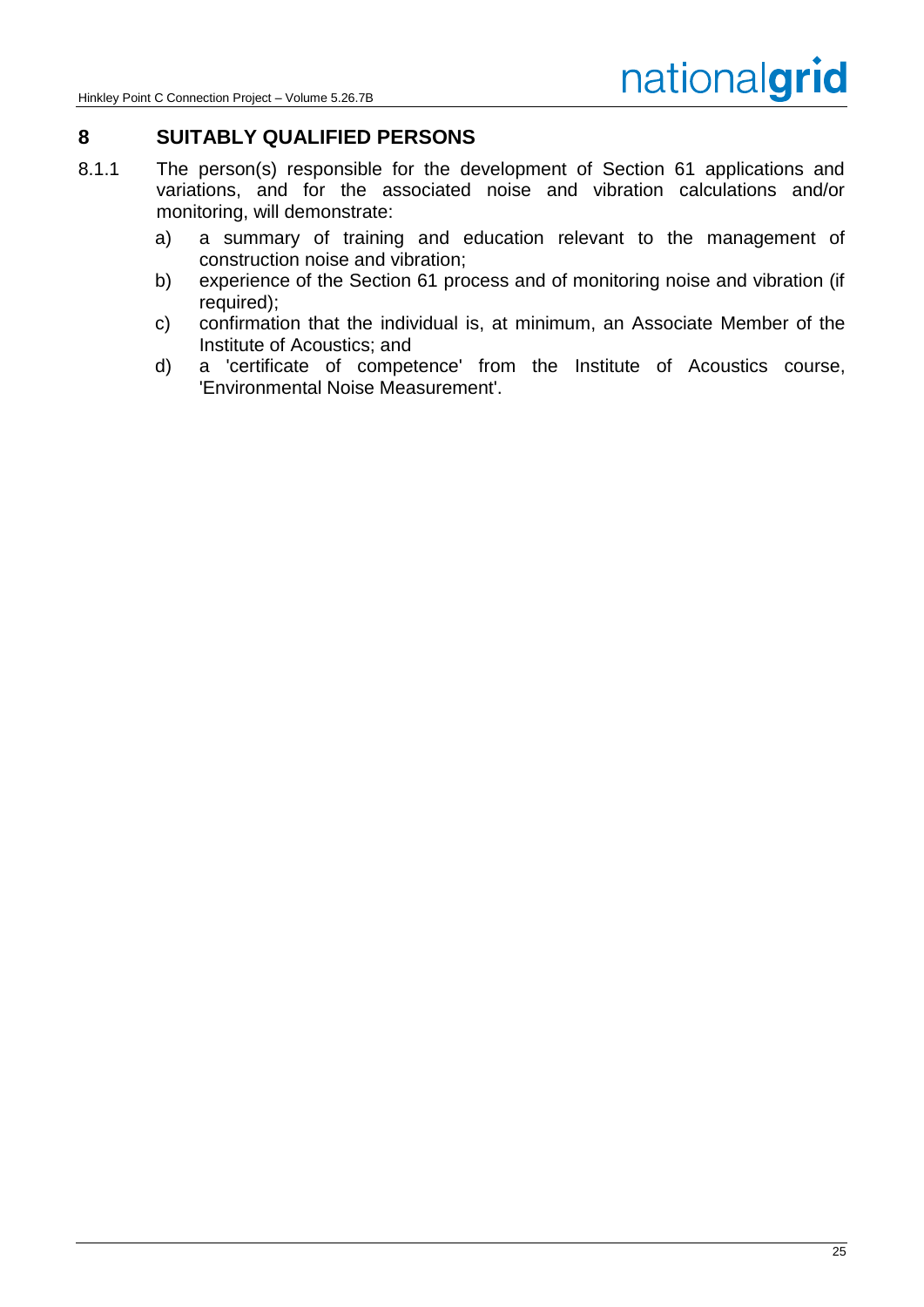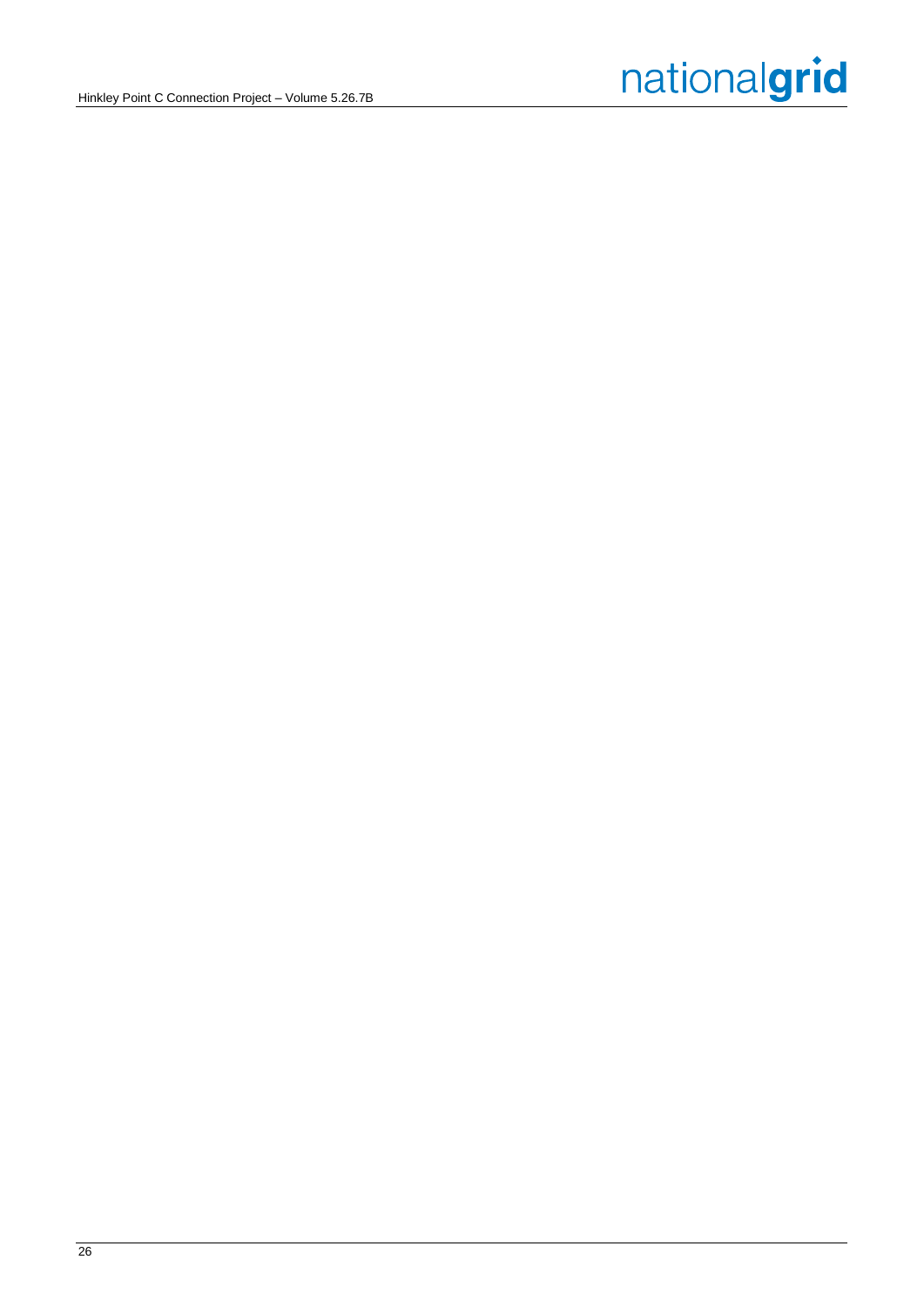#### <span id="page-27-0"></span>**9 REFERENCES**

- 1. Control of Pollution Act 1974, The Stationary Office.
- 2. British Standards Institution. BS5228-1:2009+A1:2014. Code of practice for noise and vibration control on construction and open sites - Noise, London, 2014.
- 3. British Standards Institution. BS5228-2:2009+A1:2014. Code of practice for noise and vibration control on construction and open sites - Vibration, London, 2014.
- 4. European Commission Directive 2000/14/EC/United Kingdom Statutory Instrument (SI) 2001/1701
- 5. Noise Insulation (Railways and Other Guided Transport Systems) Regulations 1996, The Stationary Office.